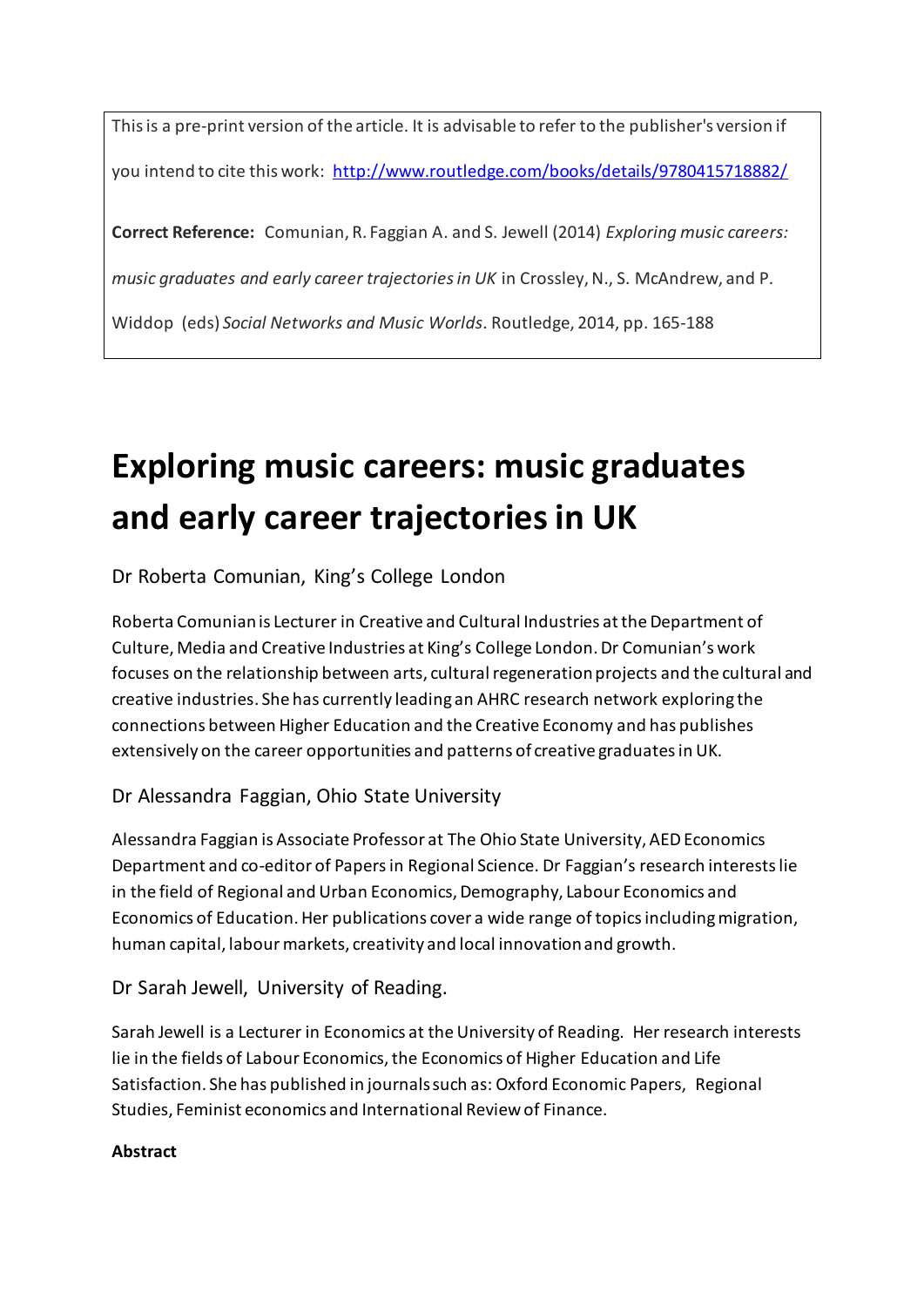The chapter examines the connections and dynamics linking higher education and music careers. The emerging literature on the role of higher education in the creative economy,in general, reveals a growing interest in the sector, which is expanding courses in this area. However, creative graduates face great difficulties in entering the professional networks and employment opportunities of the creative sector. Drawing on statistical data from HESA (Higher Education Statistical Agency) and some explorative interviews with recent graduates, we explore the career patterns and trajectories of music graduates and their employment after graduation. The findings suggest that music graduates are overall aware of the difficulty of a career in music and performing arts. Compared to other creative graduates, music graduate enjoy a stronger position on the labour market but are also more likely to go into further education. Only a minority of music graduates enter the music and performing arts sector, and an even smaller group enters the broader creative economy. Education is a preferred career path but other sectors are also relevant employers. Music graduate seem to suffer (in the short term) in the transition from education to work but the longitudinal views highlight a stronger position in the job market and improved graduate level occupations. The accounts fromgraduates' interviews point to the need to offer a broader range of career opportunities and options to graduates butthey leave university.

#### **1. Introduction**

Music is a key sector of the cultural and creative industries as defined by the Department of Culture, Media and Sport [\(DCMS, 1998\)](#page-23-0). Overall, the music industry is very well researched both in relation to its economic-business dynamics in the private commercial sector [\(Lorenzen and Frederiksen, 2005\)](#page-24-0) and its cost characteristics as public good within the arts economy literature [\(Frey, 1994\)](#page-24-1). Whether looking at the private commercial sector, or the public a key essential component of all socio-and economic analysis of the sector is related to the role of musicians and their creative work and careers [\(Bennett,](#page-23-1)  [2008,](#page-23-1) [Hracs, 2009\)](#page-24-2). While this paper does not adopt a network based methodology, it is strongly related to other works in this book, as it explores the initial steps in music careers and music productions which are often at the base of future creative networks. Within this broader field of research, this chapteris specifically interested in exploring the dynamics and characteristics of early career musicians, specifically the ones that recently graduated from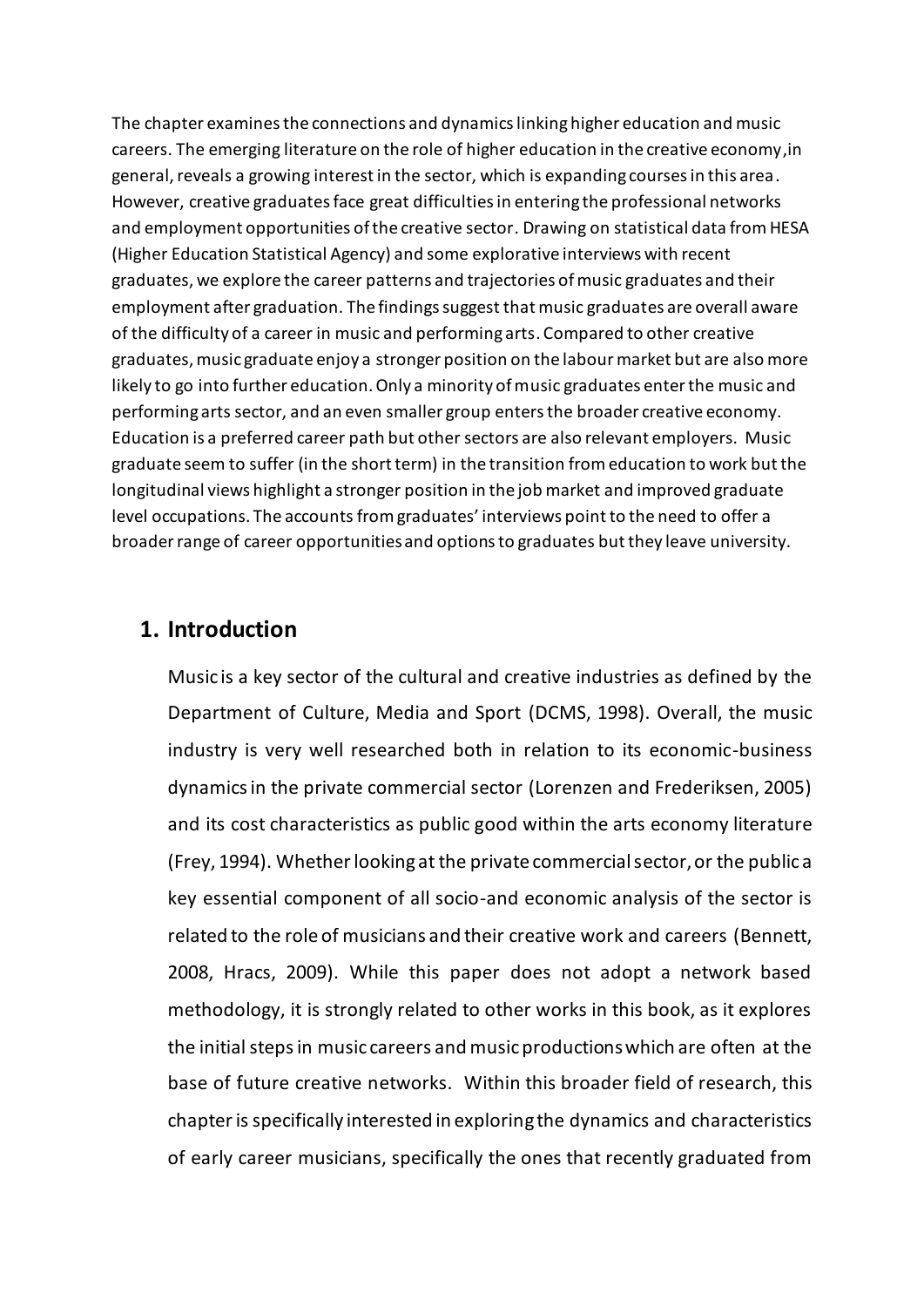music degrees in UK universities. There has been a growing number of works on musician careers; most of them concentrate on specific patterns and aspects of music careers structures of people who are already musicians. However less is known about the early steps of musicians, specifically in relation to how music careers start [\(Bennett, 2007\)](#page-23-2). While we acknowledge that many successful musicians are not university graduates, the paper focus on music graduates and their career perspectives, using data collected from the Higher Education Statistical Agency (HESA). Therefore, the paper considers specifically the role played by a higher education degree in initiating and supporting the careers of aspiring musicians. Following earlier work [\(Comunian et al., 2011,](#page-23-3) [Comunian et al., 2010,](#page-23-4) [Faggian et al., 2013\)](#page-24-3) linking higher education degrees in creative subjects to career perspectives, this contribution aims to specifically explore the relationship between music graduates and their careers also in the broader framework of the creative economy. Many authors highlight the importance of networks in artists [\(Comunian, 2012\)](#page-23-5) and musician careers, it is therefore important to take a step back and reflect on when and where these network start and develop. The role played by education in starting and nurturing these networks need to receive further exploration. The chapter is articulated as follows: the next section introduces the literature and previous research in the field. We then briefly describe the data and methodology used in this research. The following sections present the result from the short-term perspective of six months after graduation and explore the longitudinal data. Finally, we discuss the findings, conclude and present further possible future research avenues.

### **2. Music careers and music graduates**

The literature on music careers is very extensive and acknowledges how music work fits within the broader characteristics of creative and cultural work [\(Banks, 2007\)](#page-23-6). In general, all these studies acknowledge that creative labour is characterised by precarity, instability and low economic rewards [\(Gill and Pratt, 2008,](#page-24-4) [Gill, 2002,](#page-24-5) [Menger, 1999\)](#page-25-0). Further literature on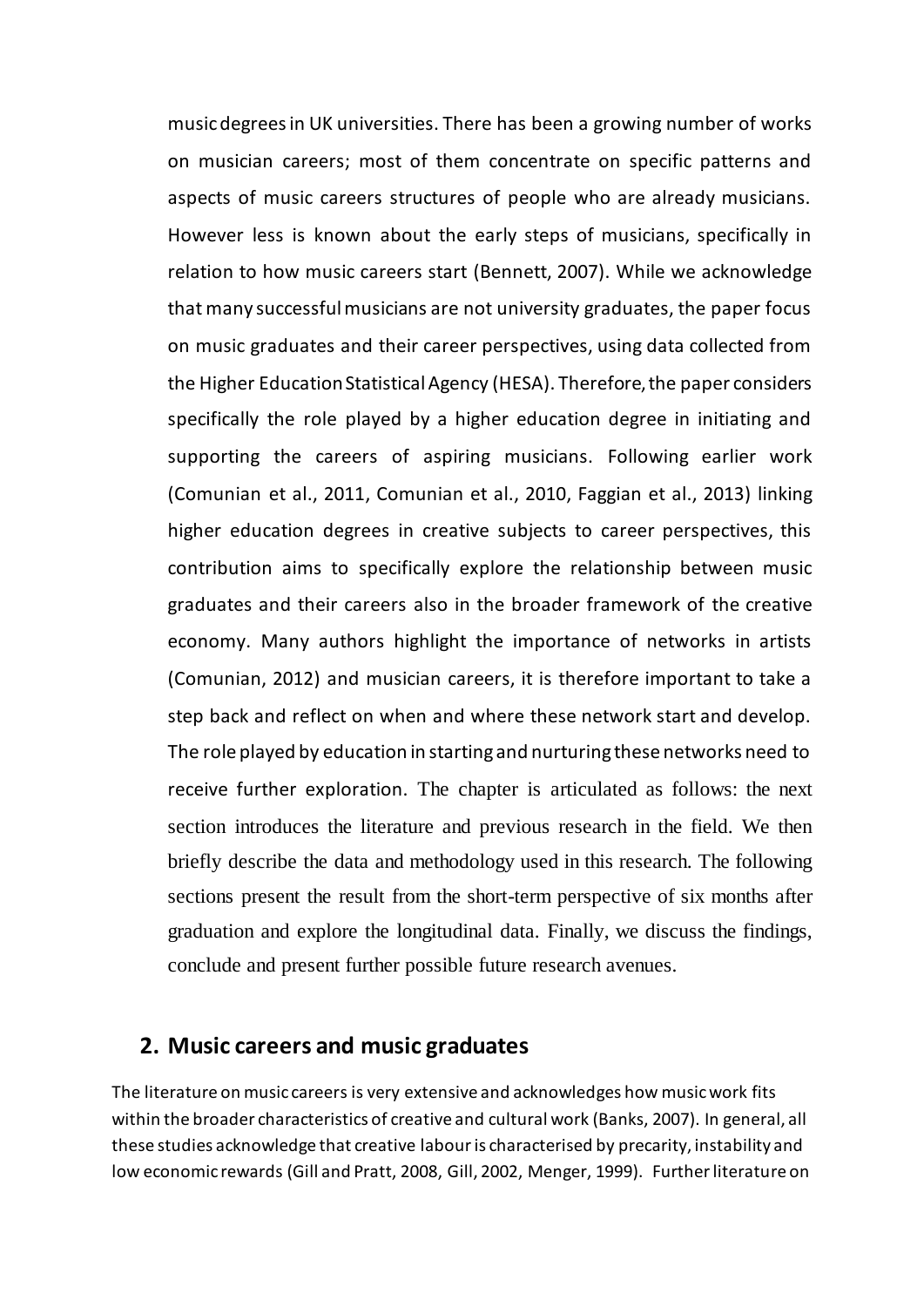music careers specifically considers also how this instability impact musicians work and life (Hracs, 2009). The characteristic of work are also intertwined with issue of self-identity and personal motivation as for many being a musician is not just a career choice but key to the perception of self and self-worth [\(Oakland et al., 2012\)](#page-25-1). Others sources also highlight the collaborative nature of music work [\(Martin, 2006\)](#page-25-2) which is sometimes very informal and but can also have strong organisational structures and patterns, for example in classical music [\(Faulkner, 1973\)](#page-24-6). Adding to an already complex balance of work, career and networks, technological changes are also having an impact on the music sector, as recent works emphasise [\(Hracs, 2012\)](#page-24-7).

Within this broader landscape of creative and music work, it is important to consider the role played by higher education and the delicate transition between training and work. This is very important and many authors considered training as part of the creative identity building. Oakley [\(2009\)](#page-25-3) considers the role of higher education in shaping the attitude of artists towards work, wondering whether the attitude towards 'sacrificial labour' (attitude towards accepting lower economic rewards and the emphasis on gratification coming from their practice) is in fact an acquired framework that is embedded in their training. Similarly, Juuti and Littleton [\(2010,](#page-24-8) [Juuti and Littleton, 2012\)](#page-24-9) reflect on how students form their identity entering academia and how after - in the transition from study to work – they redefine their possible identities and trajectories in relation to employment or career paths. The literature also highlights how the networks developed within the higher education context determine and shape the career opportunities of recent graduates [\(Hearn and](#page-24-10)  [Bridgstock, 2010\)](#page-24-10).

In some of these studies there is also an emphasis on what role higher and further education institutions play in shaping the identity and employment opportunities of music graduates. Bennett (2007) in respect to music graduates and their training engages with the limited perspective of higher education of the broader range of jobs and professions that can be undertaken by a music graduate: "musicians require understanding of their diverse cultures and communities in order to provide services relevant to the community need [...]" (Bennett 2007 p.185). In this respect she specifically considersthe new role that cultural and creative industries can play "the wide range of activities within the cultural industries highlights the potential for suitably skilled musicians to diversity their roles" (Bennett 2007 p.185). In the research Bennett (2007) also considers and questions what should be the role of higher education in reference to shaping careers in this field, reporting Aguilar (1998) she considers whether "educational institutions [...] should at all times take the responsibility for establishing a process of adjusting educational policies, goals and structures to the world in which future musician will work" (Aguilar, 1998 quotesin Bennett 2007). Alongside the value and impact of higher education, it is important to also consider how the nature of music work and practice also shapes its employment patterns and the kind of opportunities that recent graduates can enjoy. In particular, Freakley & Neelands [\(2003\)](#page-24-11) highlight the importance of networks to access different range of employment and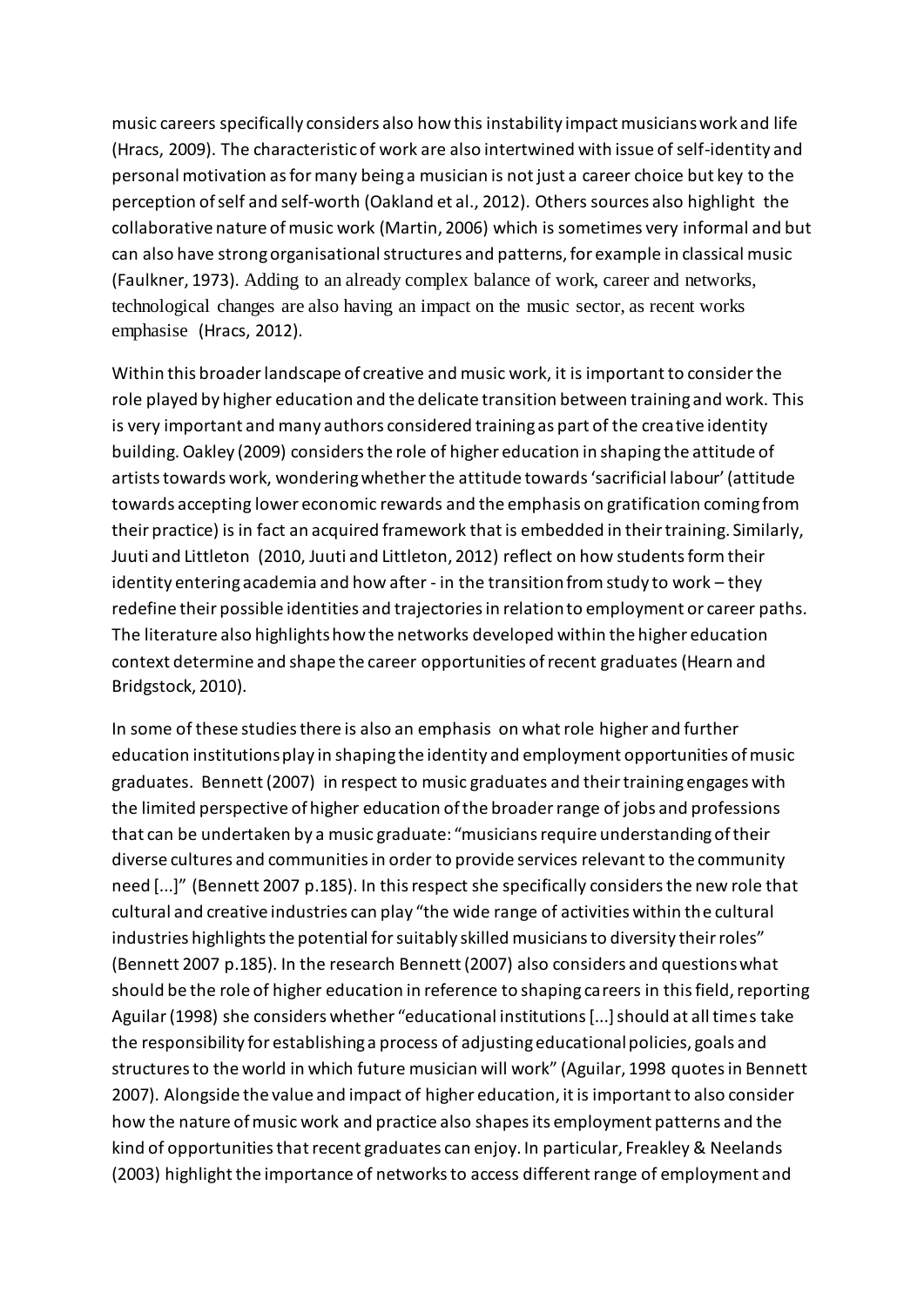opportunities "the notion of the artist as a micro-business in a network of trading relationships was completely unfamiliar to all but one of the participants" (p. 59) . These dynamics are hard to capture through statistical data but qualitative interviews can help uncover some of these network dynamics. Since the seminal work of Granovetter [\(1973\)](#page-24-12) the literature on social capital has highlighted the importance of social ties are for finding work opportunities in a range of fields and contexts [\(Erickson, 2001\)](#page-24-13). This literature is even more relevant for creative occupations, where career and opportunities are usually based around temporary projects [\(Cattani and Ferriani, 2008,](#page-23-7) [Tams and Arthur, 2010\)](#page-25-4) and where symbolic capital - as well as socio and cultural capital - plays a pivotal role [\(Jones, 2010,](#page-24-14) [Jones, 2002\)](#page-24-15).

However, these issues are not limited only to music graduates. The broader creative graduates group hasrecently been focus of further research [\(Ball et al., 2010,](#page-23-8) [Comunian et](#page-23-3)  [al., 2011\)](#page-23-3) and similar patterns emerge. Creative graduates are more likely to experience lower salaries, be in part-time and freelance occupations, and a lower percentage enter graduate occupations compared to other graduates (Comunian et al. 2011).

Therefore this chapter aims to focus on music graduates career perspectives and consider their career opportunities after graduation, specifically linking it with work in creative occupations with reference to the importance of networks.

# **3. Data and Methodology**

 $\overline{a}$ 

Our empirical analysis is mainly based on data collected by the Higher Education Statistical Agency (from now on referred to as HESA). However, in order to help understanding the data and findings, a handful of qualitative interviews with recent music graduates in the UK were conducted between May and June 2013 $^{\rm 1}.$ 

In the UK, HESA collects annual student record data, for all students, containing information on personal characteristics (such as age, gender, ethnicity), course characteristics (including subject studied at the 4-digit JACS code $^2$ , mode of studying, i.e. full-time or part-time, institution attended, final grade achieved for finalists) and location of parental domicile (at unit postcode level). Within UK higher education the institution attended can be placed into several different groups: Russell group universities (compromising of 20 research intensive universities who receive the majority of research grant and contract income), other old universities, new universities (established as part of the abolition of the binary divide in

 $1$  Interviewees were recruited through mail outs to recent alumni amongst graduates from two UK Russell Group universities, one conservatoire and one new university. The communications enabled us to recruit 5 recent (between one and two years from graduation) graduates. Interviews were transcribed and coded and are used in the text to discuss findings emerging from the HESA data. The names of the interviewees have been changed to respect anonymity.

<sup>&</sup>lt;sup>2</sup> For more information on the Joint Academic Coding System (or JACS) see [http://www.hesa.ac.uk/index.php?option=com\\_content&task=view&id=158&Itemid=233](http://www.hesa.ac.uk/index.php?option=com_content&task=view&id=158&Itemid=233)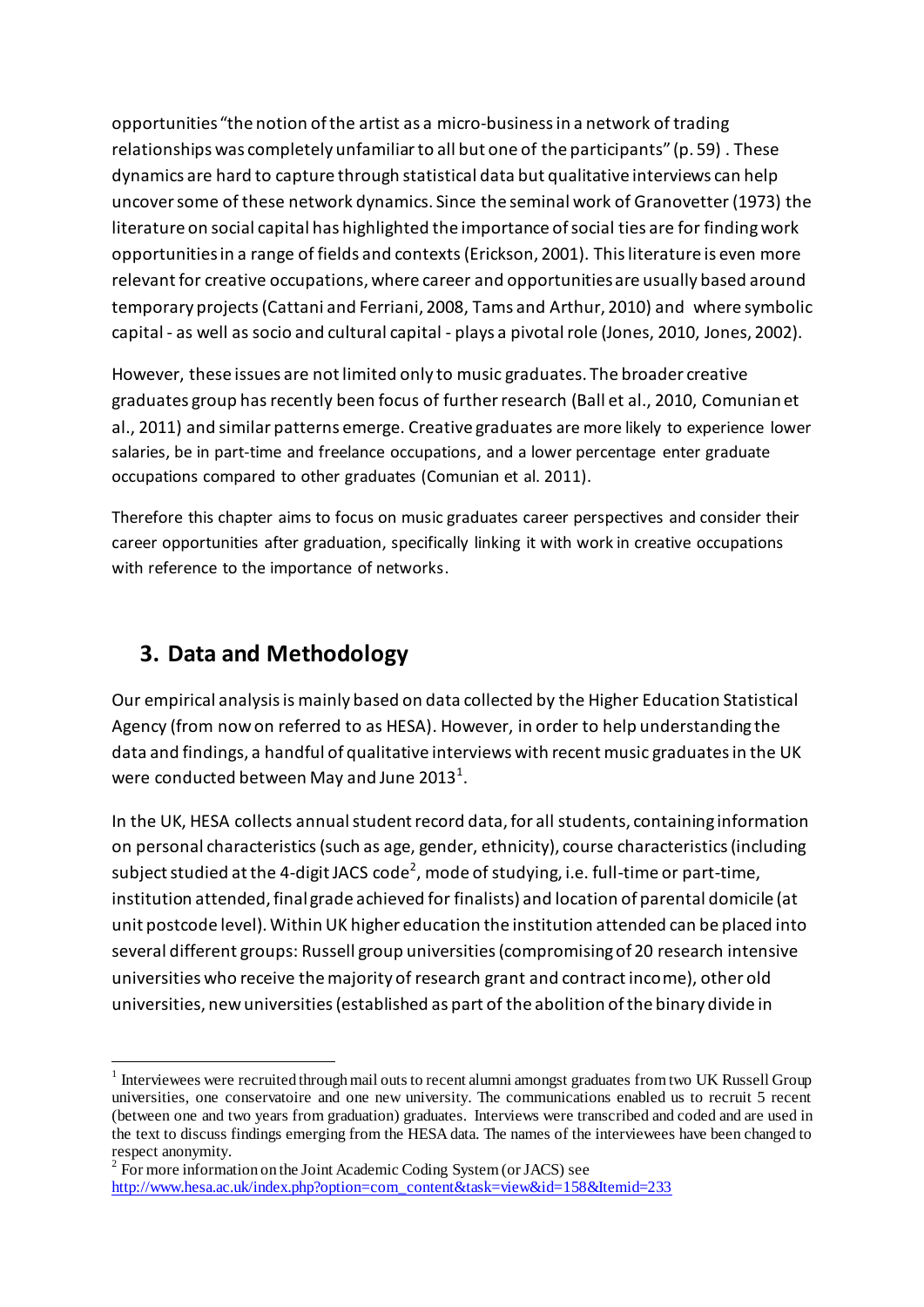1992) and Higher Education/Further education colleges. The Russell group universities, followed by the other old universities are generally considered to be more prestigious.

We link student record data to two further datasets:

- 1. Destination of Leavers from Higher Education Institutions (also known as DHLE). On behalf of HESA all higher education institutions are required annually to collect data on the destinations of their graduates six months after graduation, via the 'Destination of Leavers from Higher Education Institutions' (also known as DHLE) survey with a target response rate of 80% for British domiciled full time students. The DHLE provides information on graduate employment six months after graduation, $^{\mathsf{3}}$  this includes not only the salary and location of their job, but also a brief description of their tasks and the SOC4 (standard occupational code) and SIC4 (Standard Industrial Classification) codes of their occupation, in particular we focus on their ability to enter creative occupations. In this analysis, we utilise data for British domiciled students belonging to the 2004/2005 graduate cohort. The student record sample consists of a total of 442,518 finalists, of which we have 313,800 valid DHLE returns (see table 1). The sample includes both undergraduate and postgraduate students.
- 2. Longitudinal Destination of Leavers from Higher Education Institutions Survey (LDLHE). In November 2010 (up to 3.5 years after graduation) 224, 590 of the 332, 100 2006/2007 cohort DLHE respondents were invited to undertake the LDLHE survey. In total 49, 065 responses were received representing about 15% of those responding to the original DLHE survey. This sample excludes post-graduates and focuses on British domiciled first degree graduates and other undergraduate students $^4$ , so we have a sample size of 34,229 students. Weights are provided to allow for the over-sampling of some groups and hence any descriptive statistics and regressions will be weighted using these weights. The LDLHE survey contains information on employment activity 3.5 years after graduation, similar to that of the DLHE survey, although the LDLHE is more detailed than the DLHE survey. In particular the LDLHE survey includes information on employment activity, employment since graduation, job characteristics, occupation, industry, location of employment, salary 3.5 years after graduation and questions relating to whether the degree/subject was important to the job. The LDLHE data is linked to their student record and DLHE return.

 $\overline{a}$ 

 $3$ Although six months may seem relatively early on in graduate careers, it is still a useful indicator of both longer term labour market success (Elias et al., 1999) and assimilation into the graduate labour market. Elias et al. (1999) found that students employed six months after graduation were more likely to be in graduate jobs three and half years later, while graduates unemployed six months after leaving university tended to have lower earnings and lower job satisfaction later on in their careers (McKnight, 1999).

 $<sup>4</sup>$  Other undergraduates are those that are taking a qualification below first degree level so include students</sup> taking foundation degrees, higher education certificates and diplomas and any other qualification classed as higher education level but below first degree status.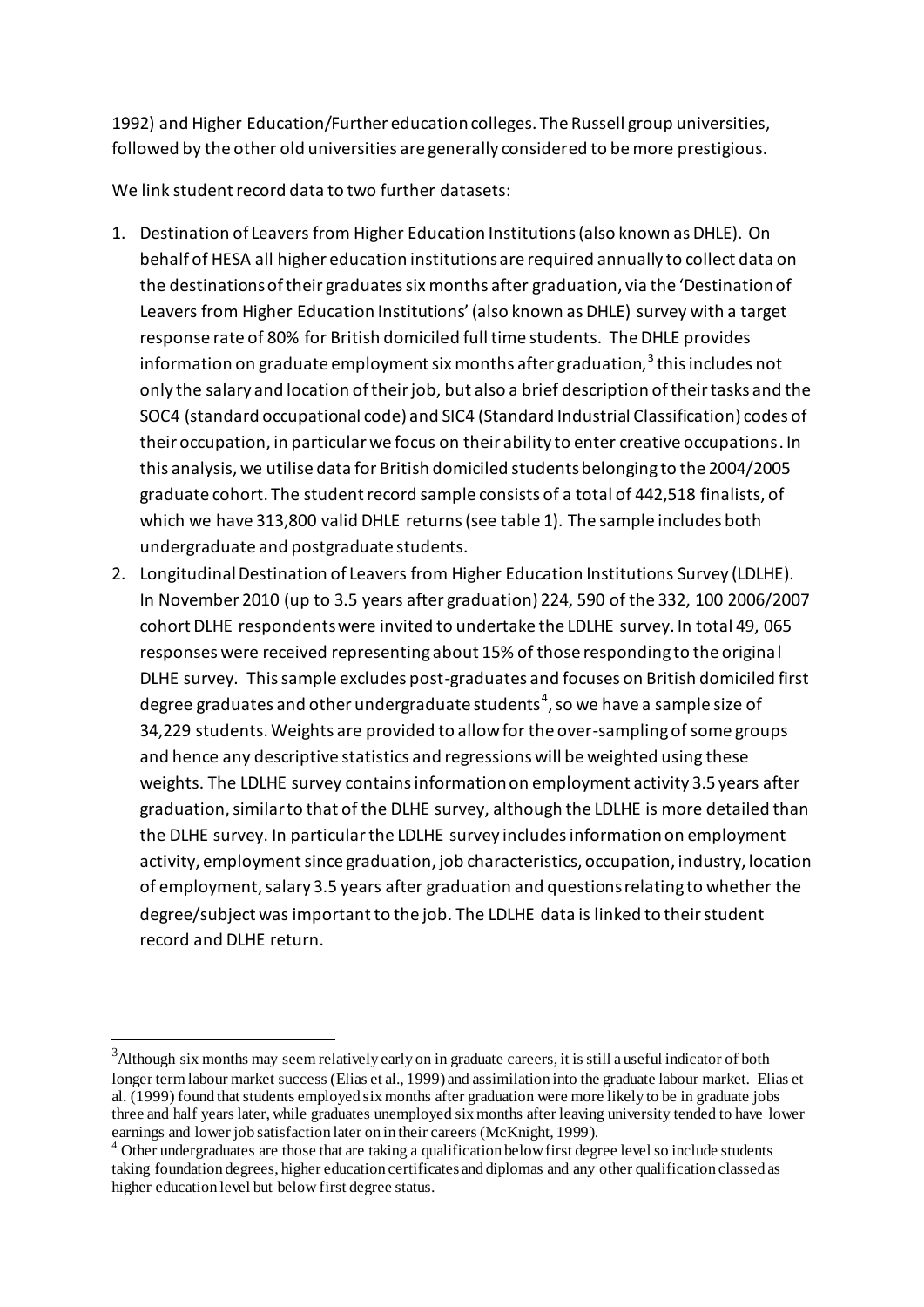These two datasets are used to capture the career trajectory of music graduates. In the analysis, students are classified, according to the subject studied, at two different levels. Firstly, we distinguish between creative and non-creative graduates<sup>5</sup>. Broadly speaking creative graduates include students in creative arts & design subjects (all JACS codes starting with W), creative media graduates (all JACS codes starting with P) and other creative graduates: subjects mainly linked to technologies-based creative subjects and architecture. We then separate out music graduate (JACS codes starting W3), so we have three categories of Non-creative, other creative and music students.

Using a creative job approach as suggest by NESTA [\(2008\)](#page-24-16) we consider both creative careers within the creative industries but also creative occupations in other non-creative industries. Our definition of a creative job is based on the initial DCMS definition based on 4-digit SIC codes. However, we supplement this definition with the inclusion of other creative workers (based on occupations using 4-digit SOC codes that are defined as creative) based in industries outside the creative industries asidentified by DCMS (2010) (see also Comunian et al. 2010 for detailed SOC and SIC codes).Moreover, we also took on board some of the criticisms to the DCMS definition provided by a recent report by NESTA (2008). We also divided creative jobs into specialised (creative occupations in creative industries), embedded (creative occupations in non-creative industries) and supportive (non-creative occupations in creative industries) jobs.

The paper is also concerned with the alternative careers undertaken by music graduates that do not stay in the music or creative occupations sector, therefore, an overall set of sector groups were created based on the occupation and industry with the creative sector superseding any other sector group (since there was some overlap). Careersinclude: 1. Creative sector; 2. Science, Technology & Engineering; 3. Health & Social Welfare; 4. Education; 5. Financial, Property & Business; 6. Public Administration; 7.Other

# **4. A short-term perspective on music graduates**

## **4.1 Data and sample**

 $\overline{a}$ 

As table 1 summarises, 51,697 students graduated in 2004/2005 in other creative disciplines in the UK (corresponding to 11.7% of the students graduating that year), with 5,299 music students(1.2%). On average 71% of students responded to the DLHE survey with slightly higher response rates for other creative (73%) and music students (77%).The LDLHE refers to a different cohort but the breakdown of the subject groups is very similar.



<sup>&</sup>lt;sup>5</sup> Graduates were categorised as 'bohemian graduates' if they were a single honours students and their subject fell under any of the creative categories; if they were a joint honours student and their first or both subjects were creative – those whose second but not first subject were classed as bohemian were classified as "nonbohemian"; if they were a joint honours student with three subjects and two or three of the subjects were creative (even if the first subject was not creative).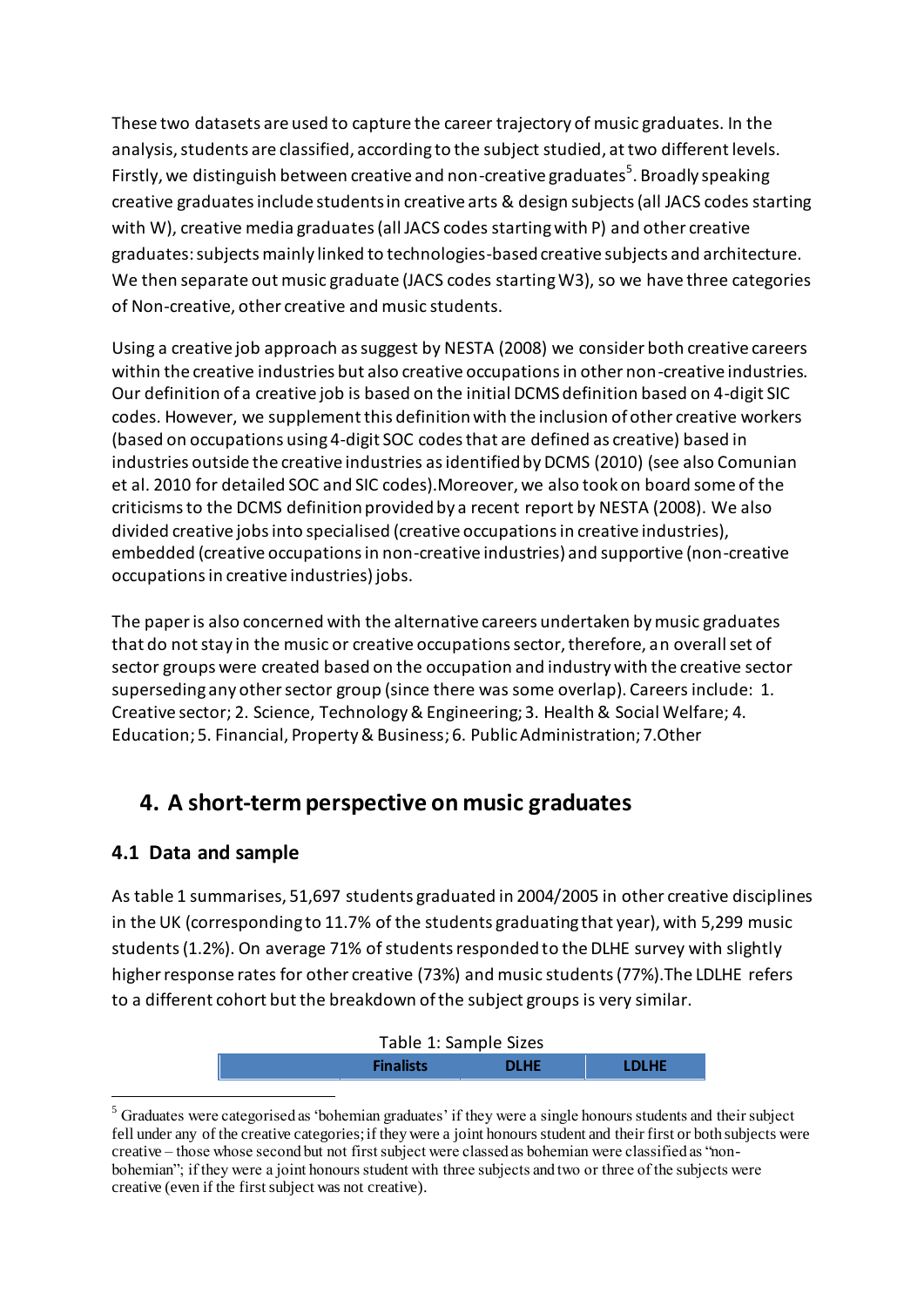| <b>Non-Creative</b>   | 385,522 | 87.1 | 271,917 | 86.7 | 29,954 | 87.51 |
|-----------------------|---------|------|---------|------|--------|-------|
| <b>Other Creative</b> | 51,697  | 11.7 | 37,831  | 12.1 | 3,822  | 11.17 |
| <b>Music</b>          | 5.299   | 1.2  | 4.052   | 1.3  | 453    | 1.32  |
|                       |         |      |         |      |        |       |
| Total                 | 442,518 | 100  | 313,800 | 100  | 34,229 | 100   |

Our analysis includes postgraduate (27.0%), undergraduate (60.59%) and other undergraduate (12.70%), however, in the LDLHE data we only map undergraduates and other undergraduates data. If we look at the institutional typology breakdown (table 2) to consider how music students are distributed across UK universities we can see that compared to other creative students they are strongly present in the Russell Group and Other 'Old' institutions and less present in New Universities than other creative students. Faggian et al. (2013) argue that graduates from subjects with stronger presence in Russell Group universities can influence the salary and 'signalling potential' [\(Spence, 1973\)](#page-25-5) of these students in the labour market.

|                 | <b>Non-Creative</b> | <b>Creative</b> | <b>Music</b> |
|-----------------|---------------------|-----------------|--------------|
| Russell group   | 24.3                | 7.75            | 20.32        |
| Other 'Old'     | 27.68               | 13.41           | 19.82        |
| <b>New</b>      | 39.5                | 57.62           | 32.61        |
| <b>Colleges</b> | 8.51                | 21.23           | 27.25        |
|                 |                     |                 |              |
| Total           | 100                 | 100             | 100          |

Table 2: Institution Breakdown by Subject

Two of the music graduates interviewed studied in a Russell group university and highlighted the importance of the type of education and qualification an older university provides- more research and less performance based – compared to conservatoires

[...] the perception is you go to a reputable university and you get a research degree, it is very academic and on paper you have a good degree and a good university and that will open doors (Sandra)

## **4.2 Destinations, Employment & Geography**

Looking at the destination of students, 6 months after graduation for the 2004/5 cohort (table 3), using their DLHE survey responses, it is possible to see that music students are less likely to be in full time work and more likely to be in part time work and particularly more likely to be self-employed/freelance than other students – although 22% go onto further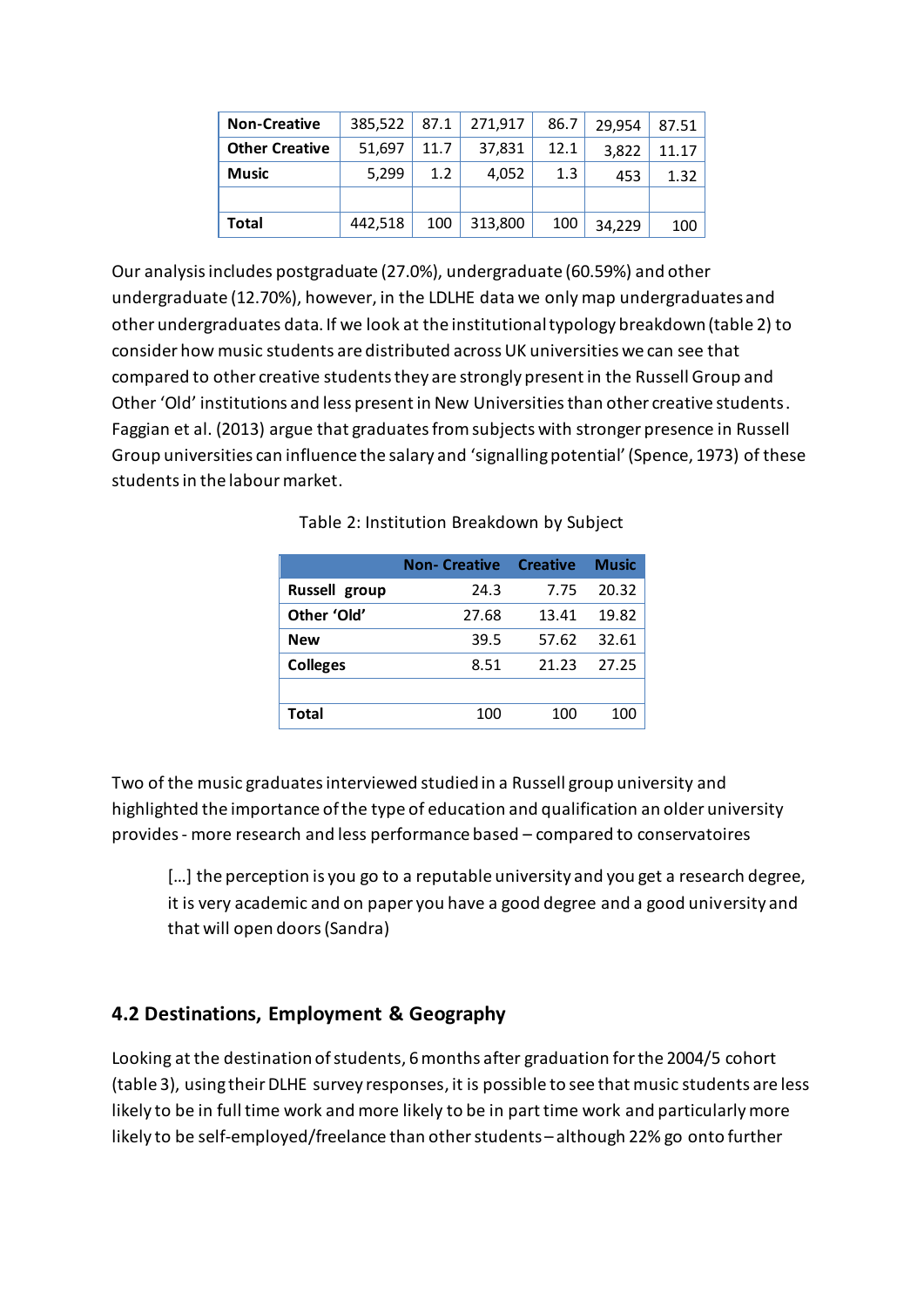study which is more than double other creative students. Altogether it is also important to note that music students have a lower unemployment rate than other creative students.

|                             | Non-<br>creative | <b>Other</b><br><b>Creative</b> | <b>Music</b> |
|-----------------------------|------------------|---------------------------------|--------------|
|                             |                  |                                 |              |
| <b>Full-time employment</b> | 55.93            | 48.29                           | 34.4         |
| Self-employed/Freelance     | 1.46             | 6.3                             | 11.65        |
| Part-time/unpaid            | 7.86             | 11.41                           | 12.27        |
| employment                  |                  |                                 |              |
| <b>Work and Study</b>       | 10.37            | 7.55                            | 9.06         |
| <b>Further study only</b>   | 12.51            | 10.02                           | 22.01        |
| Unemployed                  | 4.72             | 7.92                            | 4.91         |
| <b>Other</b>                | 7.15             | 8.51                            | 5.7          |

Table 3: Destinations of 2004/5 DLHE Respondents

As in previous research [\(Bennett and Stanberg, 2006\)](#page-23-9) the graduates interviewed were very aware of the challenges of work in the music sector and also of the importance of a portfolio career or a job to support living while pursuing a career in performance

it is really hard to know what to do, the hardest thing, I haven't gone straight into freelancing I would have not survived this time last year, I did not know enough people, I had not done enough, moving to a new city […] I do not think many people can do it where you finish a degree and be a professional musician like that […] you have to build it up and do other things […] (Maria)

In my head I would love to do more performing, number two is developing the company and then teaching, at the moment is the other way around doing mostly teaching, secondly the company and thirdly gigging, so in the long term, I am trying to build the company so that the teaching can diminish […] (Sandra)

In reference to the role played by further study, this seems very important for students (especially if they aim to become performers) as they whole understand their education as having to include a postgraduate qualification and potential life-long training. As the graduates interviewed reported there is a general understanding that musician training will involve further qualifications

so I hope to do a further postgraduate performance degree at a conservatoire […] I never saw that as being the end, I always had it in my mind that I would do either a postgraduate studies in performance or a Postgraduate Certificate in Education I never saw that as being the end point (Anna)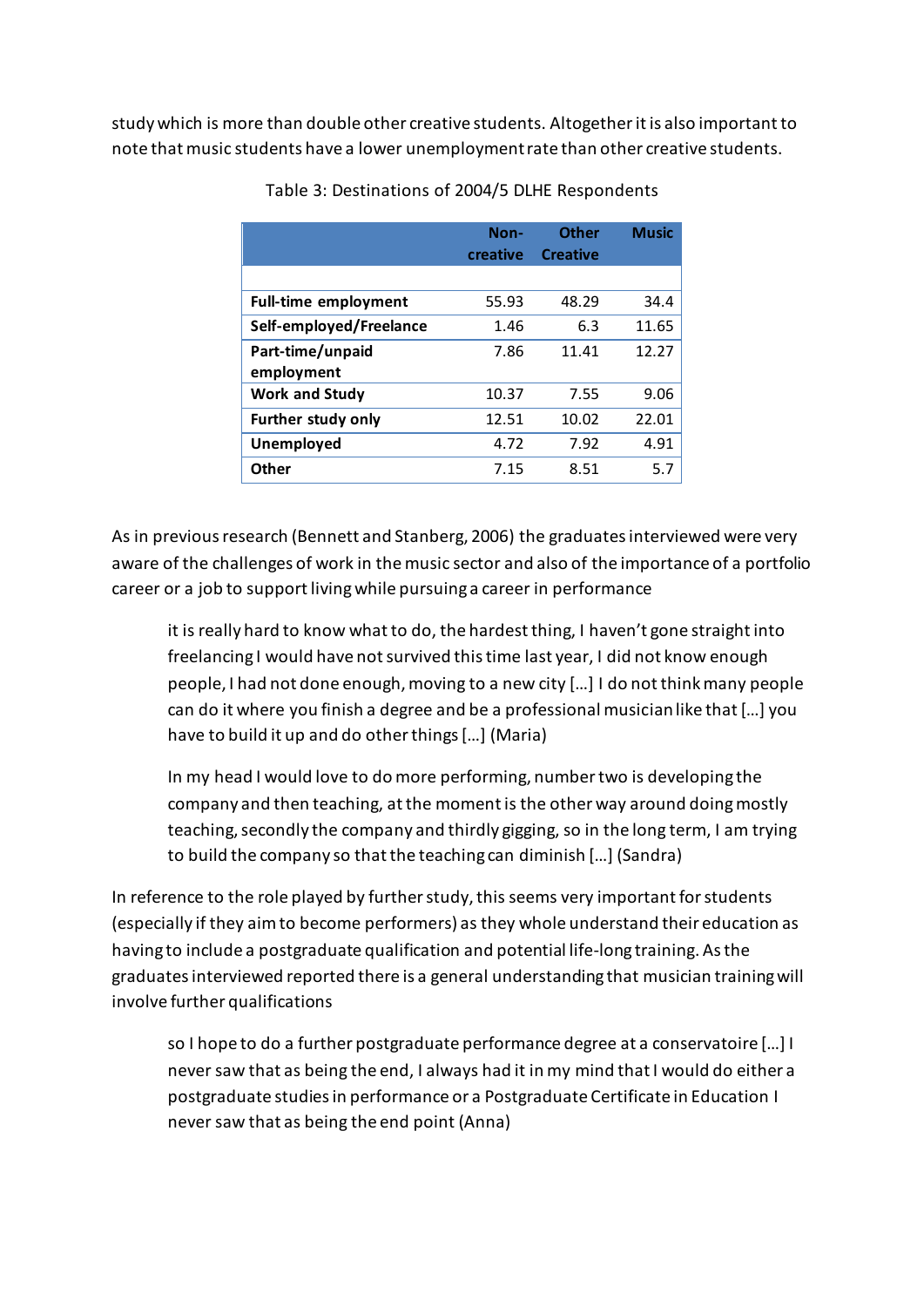I enrolled in a postgraduate diploma at the [conservatoire name] and half-way through the academic year I decided to transfer to the MA course as one year did not seem enough to do all I wanted to do (Maria)

In the HESA survey, individuals (not all respond) are asked the name of the course and the subject they are studying. Based on this information a professional subject of study is created (using the SOC code). For music students(table 4) the most common occupational groups of further study 33% are on courses which are education related and 46% music related.

|                                                               | Freq. | ℅          |
|---------------------------------------------------------------|-------|------------|
| Teaching professionals                                        | 292   | 32.88      |
| <b>Musicians</b>                                              | 406   | 45.72      |
| <b>Musicians</b>                                              | 136   | 15.32      |
| <b>Composers, Arrangers, Conductors and Musical Directors</b> | 64    | 7.21       |
| <b>Musical instrument players</b>                             | 206   | 23.2       |
| Actors/entertainers                                           | 54    | 6.08       |
| Vocalists                                                     | 48    | 5.41       |
| Other                                                         | 88    | 9.91       |
|                                                               |       |            |
| No of obs.                                                    | 888   | <i>100</i> |

Table 4: Occupational Subject of Music Graduates' Further study

Looking more closely to the sectors of employment, we first consider whether music graduates enter creative jobs. Overall 42% of other creative are in a creative job compared to 30% of music students and only 9% of non-creative graduates(table 5). If we look specifically at creative sectors we find that only 21% of music graduates find jobs in the music and performing arts sector. It is interesting to notice that the high concentration of music graduates in the music and performing arts corresponds also to a high concentration of them in non-creative sectors, with in fact only 9% entering other creative sector.

Parkes and Jones [\(2011\)](#page-25-6) consider a different motivation behind the choice of students towards a career in performance or a career in music education. The graduate interviewed highlighted the difficulty of entering a career in music and tended to consider a broader career in the arts and other creative fields as good alternative

having put all the efforts in, I was gigging regularly in several bands, there was enough work to sustain me throughout the summer, thankfully, which afford me the opportunity to look for jobs, I had 75 jobs applications during the period, 65 of them where related to arts and music in one way or another, the other 10 I would have been a chief salesman, bar tender […] (Mark)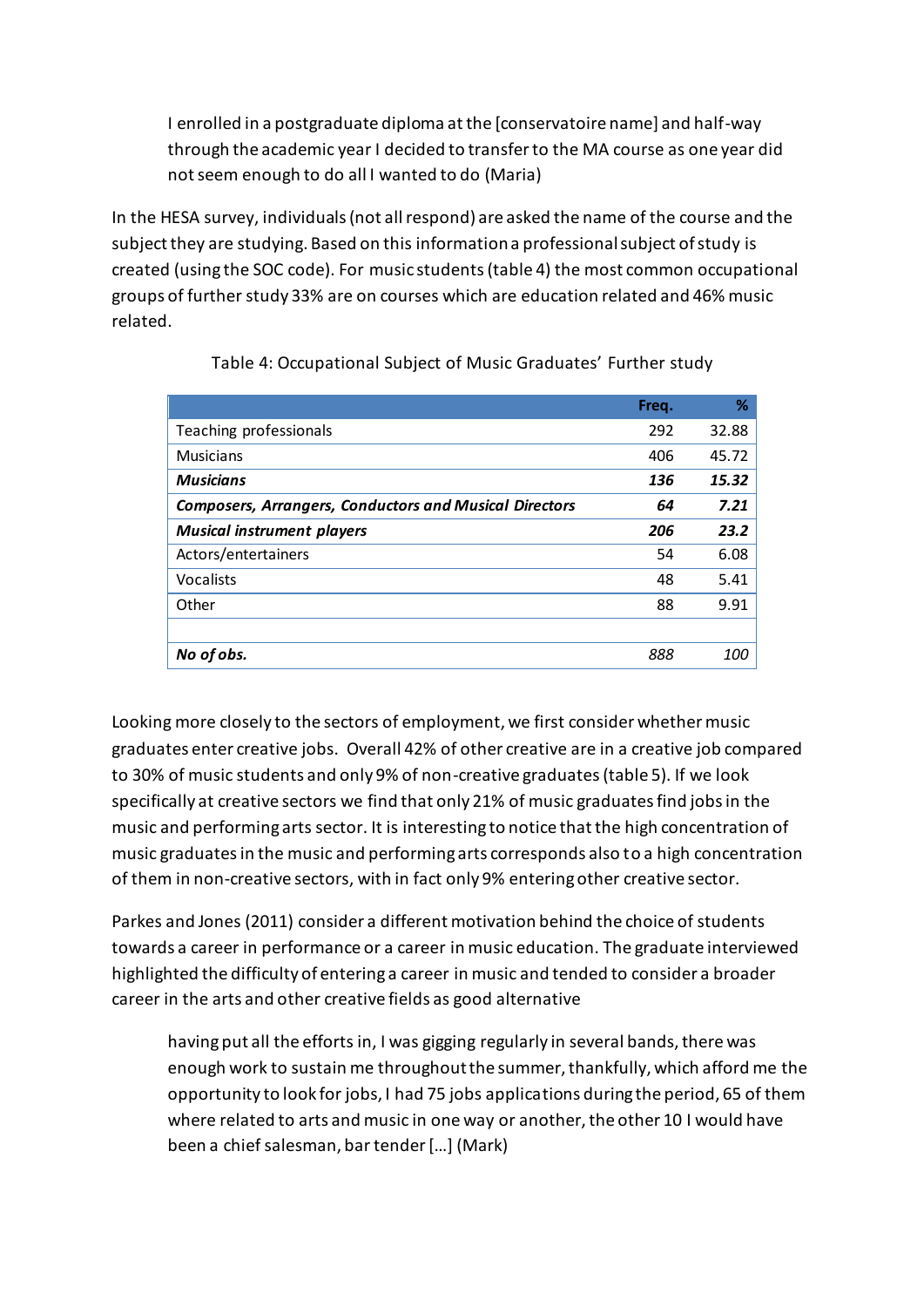Table 5 also includes a breakdown of the non-creative sectors with 37% of music graduates in the education sector (which is a much larger proportion than other creative and noncreative graduates) and is the most popular sector for music graduates.

|                                       | <b>Non</b><br><b>Creative</b> | <b>Other</b><br><b>Creative</b> | <b>Music</b> | <b>Total</b> |
|---------------------------------------|-------------------------------|---------------------------------|--------------|--------------|
| Creative                              | 9.06                          | 41.97                           | 29.97        | 13.18        |
| Advertising                           | 1.81                          | 3.59                            | 1.62         | 2.01         |
| Architecture and design               | 1.29                          | 6.3                             | 0.29         | 1.87         |
| Design, designer fashion & Crafts     | 0.53                          | 12.42                           | 0.85         | 1.94         |
| Film, TV, Radio and Photography       | 0.53                          | 5.7                             | 3.16         | 1.17         |
| Music and Performing Arts             | 0.74                          | 5.22                            | 21.29        | 1.5          |
| Publishing                            | 0.74                          | 3.56                            | 1.03         | 1.08         |
| Software, computer games & Electronic | 2.82                          | 2.89                            | 0.85         | 2.8          |
| Publishing                            |                               |                                 |              |              |
| Libraries, museums & art galleries    | 0.6                           | 2.28                            | 0.92         | 0.8          |
|                                       |                               |                                 |              |              |
| <b>Non-Creative</b>                   | 90.95                         | 58.03                           | 70.00        | 86.83        |
| Science, Technology & Engineering     | 10.34                         | 4.68                            | 2.71         | 9.58         |
| Health & Social Welfare               | 24.81                         | 3.82                            | 4.07         | 22.1         |
| Education                             | 20.53                         | 12.97                           | 36.87        | 19.82        |
| Financial, Property & Business        | 14.94                         | 9.27                            | 8.51         | 14.2         |
| <b>Public Administration</b>          | 5.79                          | 2.85                            | 2.24         | 5.4          |
| Other                                 | 14.54                         | 24.44                           | 15.63        | 15.71        |

Table 5: Sector of Employment by Subject group

However, all of the interviewees highlighted the difficulty of translating their study into a profession (this of course links back to the issue of further training or re-training into a different field like education)

there was very little in my degree, whereby I could say 'well, I have learned that, how can I apply that to the real world' I think it was very much I am learning about music and I am in my own little music bubble, and then suddenly you leave university and you find there isn't a job for a music graduate, you need to find what your strength is and what the job available are, because I did not have a clue really of what I could do with my degree […] (Mark)

If we look more closely at the type of creative jobs graduates get (table 6). Music students are more likely to be in supportive jobs than other graduates and less likely to be in specialised or embedded jobs than other creative graduates.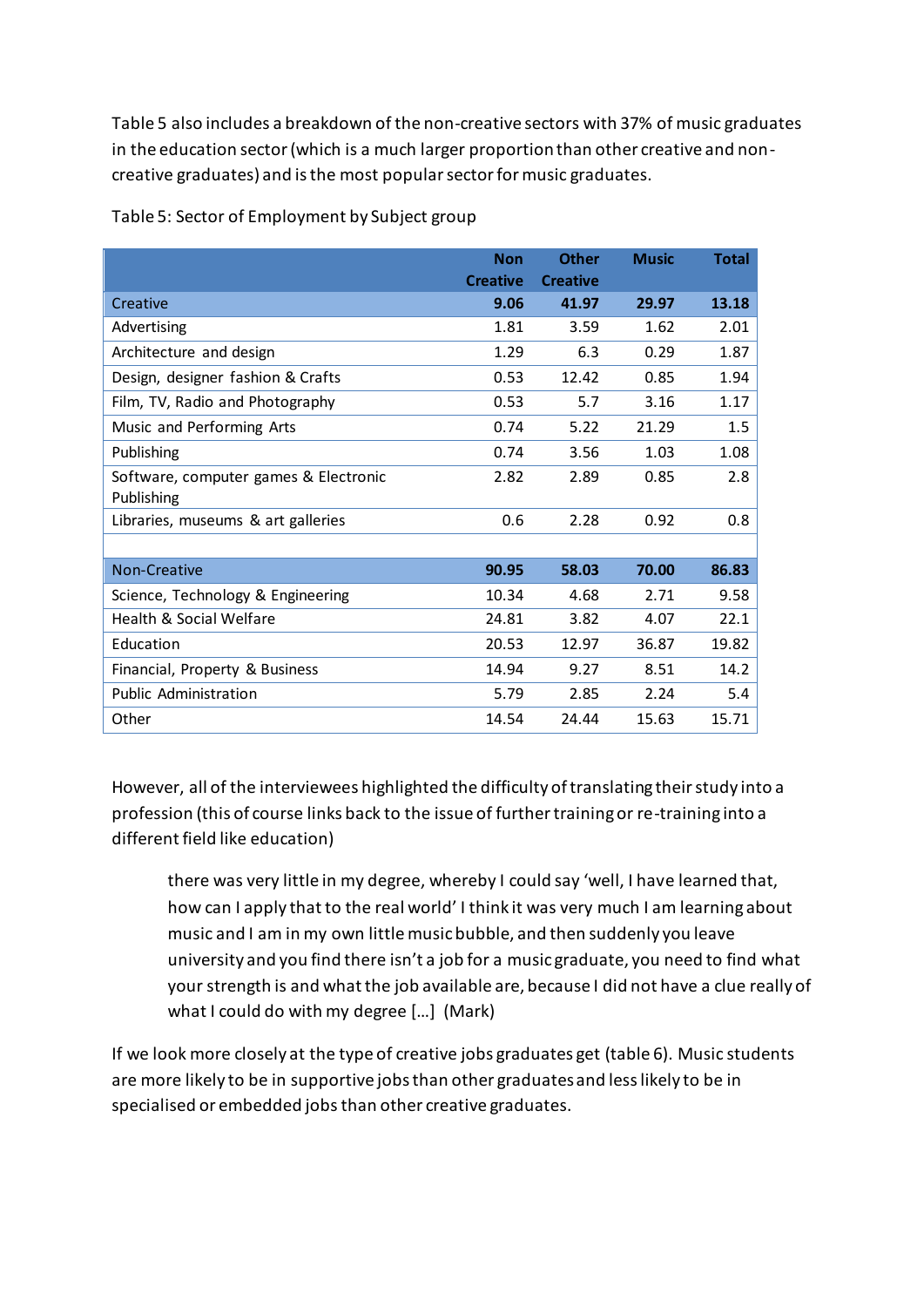#### Table 6: Creative Job Type

|                    | <b>Non</b><br><b>Creative</b> | <b>Other</b><br><b>Creative</b> | <b>Music</b> | <b>Total</b> |
|--------------------|-------------------------------|---------------------------------|--------------|--------------|
|                    |                               |                                 |              |              |
| <b>Specialised</b> | 2.28                          | 21.74                           | 16.65        | 4.74         |
| <b>Supportive</b>  | 2.6                           | 6.93                            | 8.13         | 3.18         |
| <b>Embedded</b>    | 4.17                          | 13.29                           | 5.22         | 5.26         |
| Non-<br>creative   | 90.95                         | 58.03                           | 70.00        | 86.83        |

Three of the five graduates interviewed were currently working in a supportive role within the creative / music industry. This was considered a fulfilling career option (rather than being articulated as a failure to be a specialised creative).

I now work for a different agency in the city centre, I am doing the same role I am an account executive, which is the person who liaise with the client and leadsthe creative team, I do not do the creative work myself but I organise it which is what I am good at […] (Laura)

Related to the role played in supportive roles (but also more broadly to music graduates who are working in other sectors), the students interviewed were able to articulate very well how the skills that they learned specifically in their music degree were valuable also in other areas of work:

the focus, to practice 6 to 8 hours a day it takes some dedication, it is a mind-set, that practice takes a lot, there are a lot of tests along the way that push your buttons, it is managing the frustration of not being able to get it done straight away, the expectation of what is to come at the end, those skills were things I could take out into this role […] the performance aspect of it, helps you in meeting, showing venue, there is an air of confidence that is apparent[…](Maria)

Musicians are very good at working in team, very motivated and disciplined […] our skills are more broadly applicable in life in most jobs, musicians have to be very organised with time and very efficient with your time […] the drive might initiate maybe earlier than university, but the punctually for training and rehearsal is definitely trained in and expected […] the idea of efficiency come at that high level of study […] (Sandra)

It is important to also consider the geography of study (linked to course provision [\(Comunian and Faggian, 2011](#page-23-10)) in music and creative disciplines but also the region where graduates get their first employment. As table 8 shows other creative followed by music graduates are more likely to be in the London with music graduates more likely to be in the South East than the other graduates. London is the most frequent region for creative jobs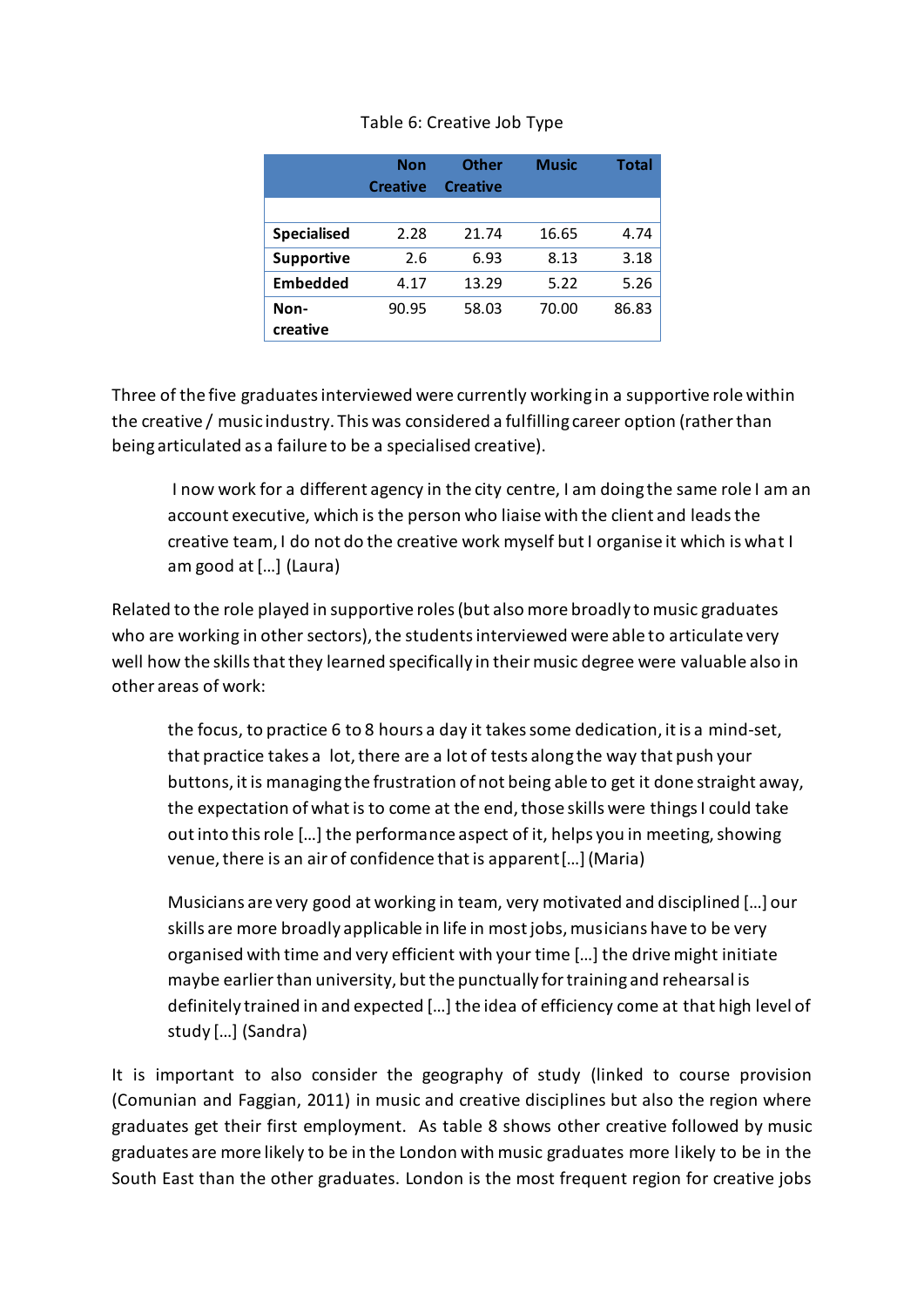with 33% of all creative jobs in London and 41% of creative jobs taken by music graduates in London.

|                         |          | <b>Region of Study</b> |              |       | <b>Region of creative Employment</b> |          |              |       |
|-------------------------|----------|------------------------|--------------|-------|--------------------------------------|----------|--------------|-------|
|                         | Non      | Other                  | <b>Music</b> | Total | Non                                  | Other    | <b>Music</b> | Total |
|                         | Creative | Creative               |              |       | Creative                             | Creative |              |       |
|                         |          |                        |              |       |                                      |          |              |       |
| <b>North East</b>       | 4.7      | 3.44                   | 2.94         | 4.53  | 3.45                                 | 2.57     | 2.33         | 3.1   |
| <b>North West</b>       | 10.79    | 9.79                   | 10.62        | 10.67 | 8.66                                 | 8.86     | 10.71        | 8.78  |
| Yorkshire & The         | 9.13     | 8.96                   | 9.66         | 9.12  |                                      |          |              |       |
| Hum                     |          |                        |              |       | 6.44                                 | 6.42     | 3.11         | 6.36  |
| <b>East Midlands</b>    | 7.82     | 9.79                   | 2.98         | 7.99  | 4.79                                 | 4.66     | 2.64         | 4.69  |
| <b>West Midlands</b>    | 8.13     | 6.44                   | 6.53         | 7.91  | 5.92                                 | 5.51     | 5.75         | 5.76  |
| <b>East of England</b>  | 5.1      | 3.17                   | 5.06         | 4.87  | 6.56                                 | 5.16     | 5.9          | 6.02  |
| London                  | 14.93    | 21.61                  | 27.25        | 15.86 | 30.71                                | 35.6     | 40.99        | 32.77 |
| <b>South East</b>       | 14       | 13.3                   | 14.53        | 13.93 | 13.89                                | 11.11    | 10.87        | 12.79 |
| <b>South West</b>       | 6.68     | 9.49                   | 6.3          | 7     | 7.08                                 | 7.66     | 5.43         | 7.26  |
| <b>Wales</b>            | 5.97     | 5.93                   | 5.11         | 5.95  | 3.19                                 | 3.68     | 3.73         | 3.39  |
| <b>Scotland</b>         | 10.02    | 6.73                   | 7.7          | 9.61  | 6.96                                 | 6.92     | 7.92         | 6.96  |
| <b>Northern Ireland</b> | 2.73     | 1.34                   | 1.3          | 2.55  | 2.34                                 | 1.85     | 0.62         | 2.12  |
|                         |          |                        |              |       |                                      |          |              |       |
| <b>Total</b>            | 100      | 100                    | 100          | 100   | 100                                  | 100      | 100          | 100   |

Table 7: Region of study & employment for creative jobs

As shown in table 7 it is worth mentioning here that the largest proportion of music students are based in London and this is a greater proportion than other students especially non-creative. Other popular regions include the South East and the North West and Yorkshire and the Humberside – which are common across all graduates. The importance of London emerged also in the interviews as one of the graduate highlighted and this will be discussed further in the chapter:

I am a Londoner, I commuted during my degree, it was silly to leave London to study music because London is the European capital of Music […] (Sandra)

A graduate from the a university in the north of England considered also the advantage of students based in London

in London where the industry is based, it is a lot London centring, there is a lot more opportunities if a record label sees you, an agency, they can pick you up from an early age and develop you, while here it is kind of isolated, you have to make things happen […] (Mark)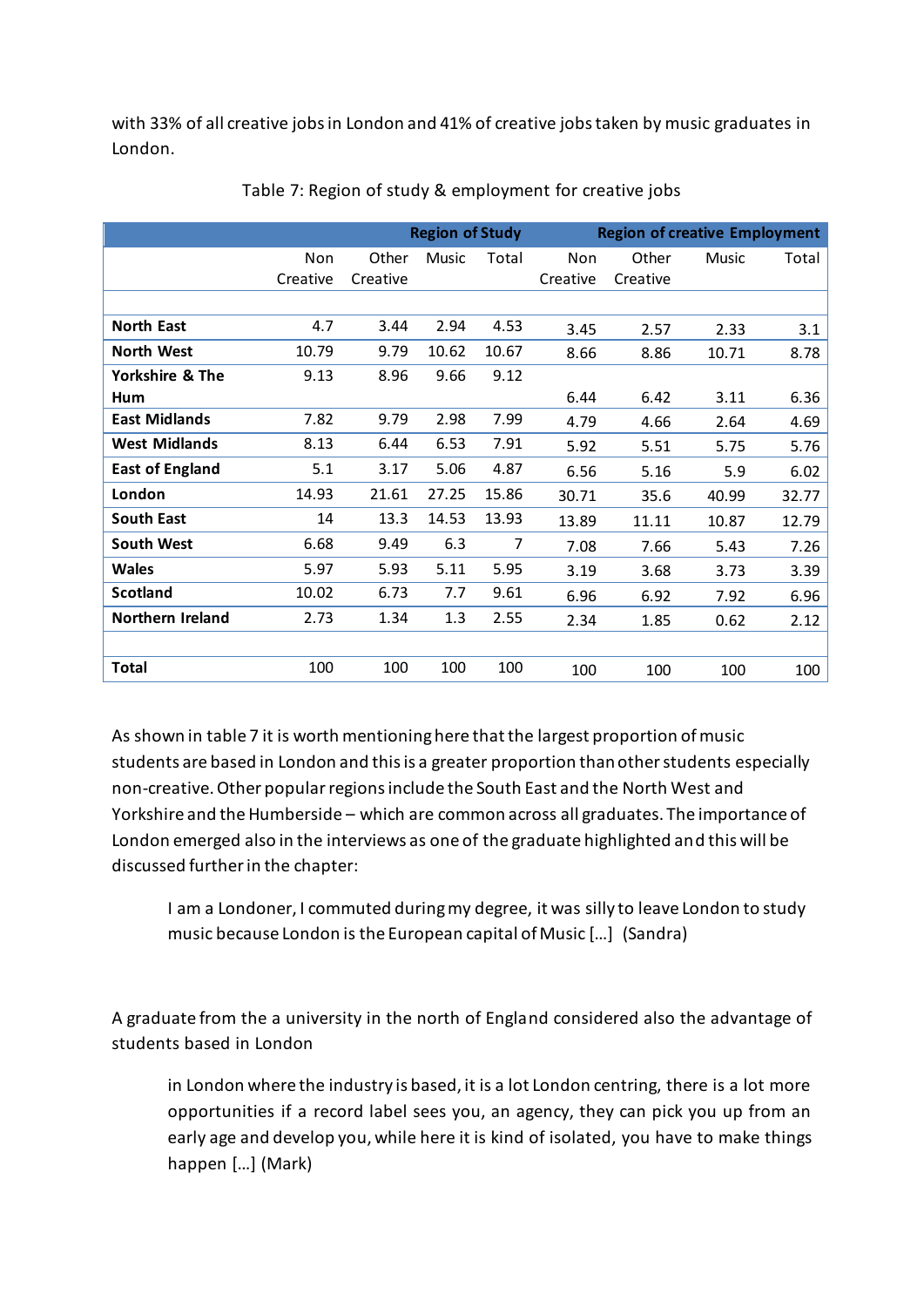# **5. A Longitudinal view on music careers and working patterns**

We now move onto exploring the LDLHE data. Comparing the destinations 6 months and 3.5 years after graduation of the LDLHE respondents (table 8); firstly, it is noticeable that music graduates are more likely to be self-employed/freelance and be in further study. Also across all students the number in full time work increases between the 2 time periods and hence the number in study and unemployment has fallen but the number in part time work and self-employment, has increased and this is especially true for music graduates.

|                             |          | 6 months |              | 3.5 years |          |              |
|-----------------------------|----------|----------|--------------|-----------|----------|--------------|
|                             | Non      | Other    | <b>Music</b> | Non       | Other    | <b>Music</b> |
|                             | Creative | Creative |              | Creative  | Creative |              |
|                             |          |          |              |           |          |              |
| <b>Full-time employment</b> | 51.38    | 46.53    | 33.63        | 69.52     | 58.54    | 47.35        |
| Self-employed/Freelance     | 1.24     | 6.28     | 9.44         | 3.05      | 9.56     | 18.67        |
| Part-time/unpaid            | 7.68     | 12.02    | 10.21        | 7.94      | 11.78    | 11.52        |
| employment                  |          |          |              |           |          |              |
| <b>Work and Study</b>       | 13.41    | 8.19     | 11.12        | 5.71      | 3.65     | 7.04         |
| <b>Further study only</b>   | 15.98    | 12.06    | 25.57        | 7.37      | 5.51     | 8.38         |
| Unemployed                  | 5.26     | 8.86     | 5.71         | 3.59      | 6.51     | 4.9          |
| <b>Other</b>                | 5.06     | 6.07     | 4.32         | 2.82      | 4.45     | 2.14         |

Table 8: Destinations: comparing 6 months and 3.5 years of LDHLE respondents

While this general view shows a strengthening of the full-time employment, it is important to consider where job stability has increased (in which sectors). Table 9shows that the proportion with a graduate job has increased between 6 months and 3.5 years for all subjects – with the proportion in a creative job only increasing for non-creative graduates and decreasing slightly for other creative and music students. The proportion of music students in Music and Performing arts sector jobs has increased slightly between 6 months and 3.5 years from 17% to 20%. Examining the non-creative sectors showsthe proportion of music students in education has increased from 20% to 31.5% (36% of music students in the education sector at 3.5 years were in further study at 6 months).

#### Table 9: Jobs in creative and others sectors (6 months vs. 3.5 years) of the LDLHE Respondents

|  |  | .<br>$-$ n $-$ | .<br>. |
|--|--|----------------|--------|
|--|--|----------------|--------|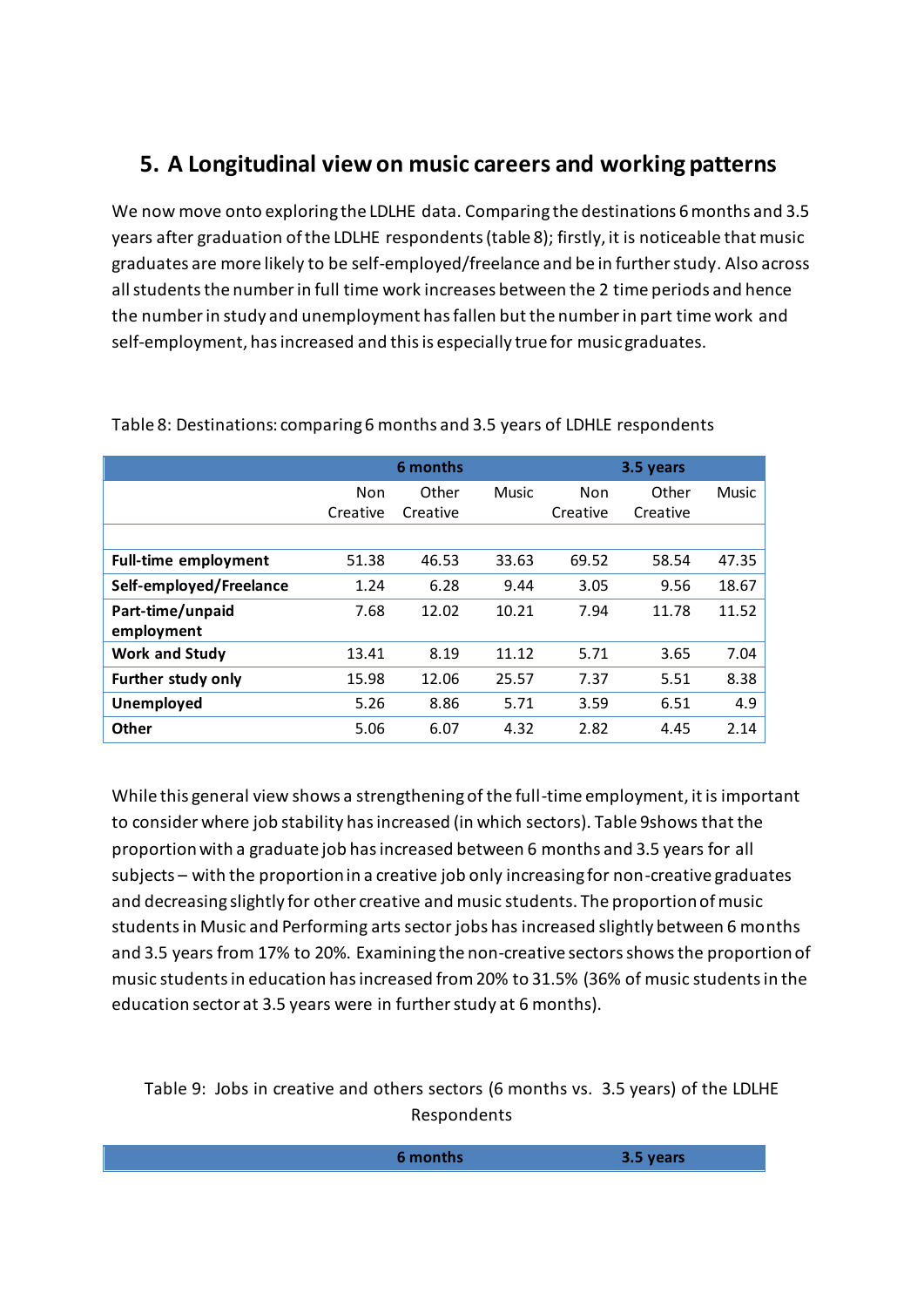|                                                     | Non<br>Creative | Other<br>Creative | <b>Music</b> | Non<br>Creative | Other<br>Creative | Music |
|-----------------------------------------------------|-----------------|-------------------|--------------|-----------------|-------------------|-------|
|                                                     |                 |                   |              |                 |                   |       |
| % Graduate job                                      | 70.93           | 61.88             | 60.03        | 78.57           | 70.79             | 76.28 |
| % Creative job                                      | 11.84           | 49.26             | 35.87        | 12.78           | 48.02             | 35.03 |
|                                                     |                 |                   |              |                 |                   |       |
| <b>Creative Sector</b>                              | 11.85           | 49.32             | 36.00        | 12.84           | 48.45             | 35.18 |
| <b>Advertising</b>                                  | 2.66            | 4.55              | 5.52         | 2.86            | 5.47              | 4.57  |
| <b>Architecture and design</b>                      | 1.66            | 6.99              | 0.34         | 1.33            | 4.76              | 0.37  |
| Design, designer fashion &                          | 0.63            | 17.92             | 0.43         | 0.62            | 15.55             | 1.45  |
| <b>Crafts</b><br>Film, TV, Radio and                | 0.7             | 6.27              | 6.81         | 0.76            | 6.11              | 4.02  |
| Photography                                         |                 |                   |              |                 |                   |       |
| Music and Performing Arts                           | 0.81            | 5.38              | 17           | 0.94            | 7.5               | 20.05 |
| <b>Publishing</b>                                   | 0.84            | 3.49              | 1.94         | 1.01            | 3.1               | 1.43  |
| Software, computer games                            | 3.96            | 3.31              | 2.74         | 4.63            | 4.32              | 2.21  |
| & Electronic Publishing                             |                 |                   |              |                 |                   |       |
| Libraries, museums & art                            | 0.6             | 1.41              | 1.23         | 0.69            | 1.64              | 1.09  |
| galleries                                           |                 |                   |              |                 |                   |       |
|                                                     |                 |                   |              |                 |                   |       |
| Non-Creative'                                       | 88.15           | 50.68             | 64.00        | 87.16           | 51.55             | 64.82 |
| Science, Technology &                               | 11.78           | 4.16              | 2.9          | 11.57           | 6.41              | 4.18  |
| <b>Engineering</b>                                  |                 |                   |              |                 |                   |       |
| <b>Health &amp; Social Welfare</b>                  | 28.09           | 3.9               | 6.41         | 25.67           | 5.13              | 6.83  |
| <b>Education</b>                                    | 11.3            | 6.37              | 20.26        | 16.07           | 12.72             | 31.53 |
| <b>Financial, Property &amp;</b><br><b>Business</b> | 16.31           | 9.86              | 8.71         | 17.04           | 8.2               | 6.65  |
| <b>Public Administration</b>                        | 5.04            | 2.05              | 1.73         | 5.94            | 2.4               | 2.61  |
| <b>Other</b>                                        | 15.62           | 24.33             | 23.99        | 10.87           | 16.69             | 13.03 |

The graduates interviewed were still between one and two years from graduation, so would not correspond to the 3.5 year samples used by HESA

it is a performance degree […] focused on the music itself, but I always thought there should be also something else, a fallback position, which I do not think lots of musician think about; lots of them are solely focused on the music […] it is risk management for my point of view, if the playing does not work out I need to think of something else […] (Mark)

For some a long-term career strategy was a response to a lack of vision or direction in the career opportunities offered by universities. This was especially true for students who did not pursue the performing career path

it was not made very clear to us what other career options there were in music, part of me going to advertising was me trying to find a realistic option, because at no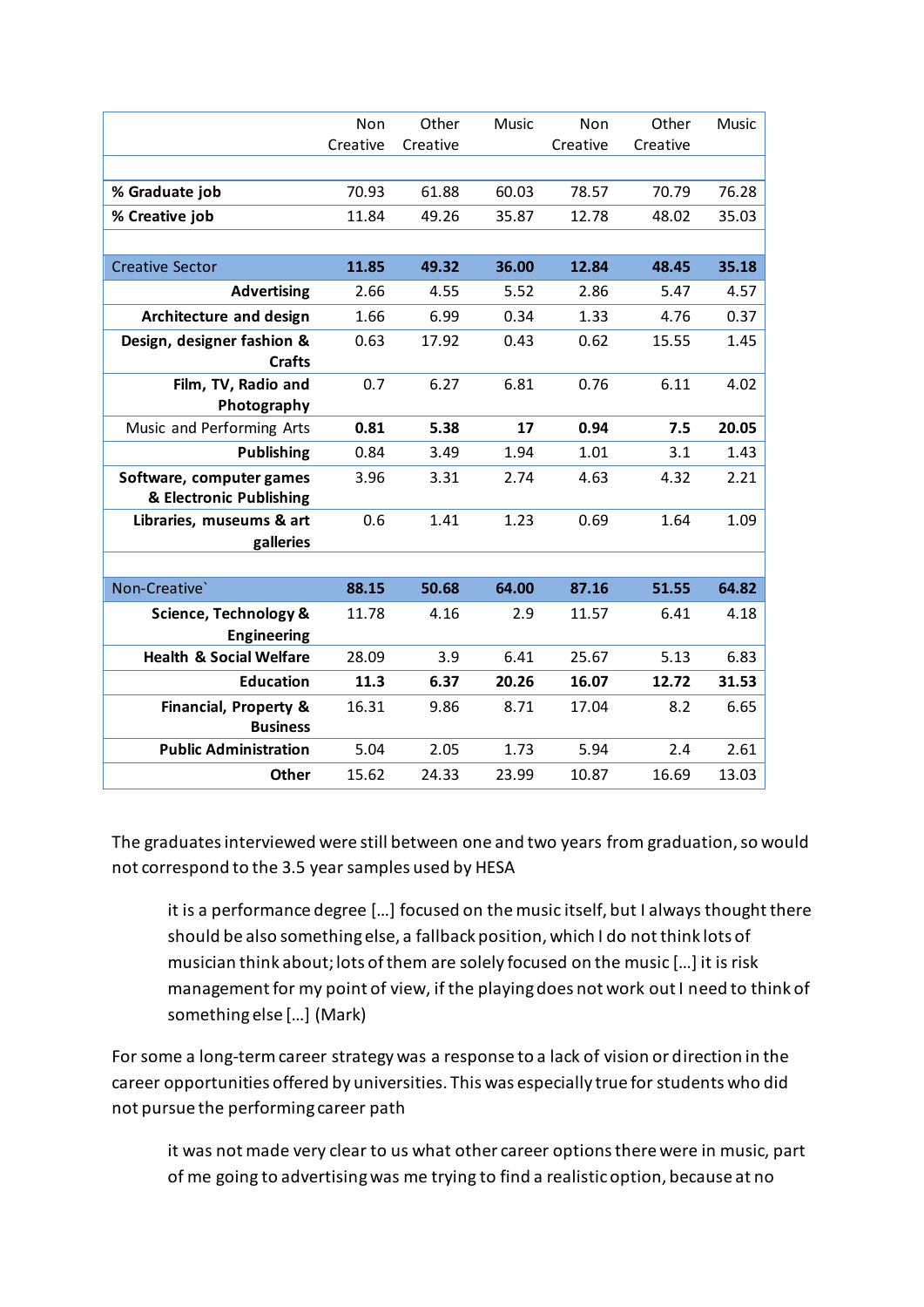point did they say you can be a composer, here are the contacts you need to make, the network you need to be part, or if you want to work in the record industry […] there was none of that direction from a music point of view, so that probably forms part of why I was determined to find a career path myself […] (Laura)

This is issue was less relevant for students wanting a career in performance as opportunities seem more available / obvious for them within their degree

Part of the attraction of the course at the conservatoire and part of the reason I stayed a second year was that built into the course they had several professional development opportunities, which included professional experience schemes with several professional orchestras based in the city […] (Maria)

Teaching / Education was one side perceived as a blessing (as it offered economic support and interaction within people's practice) but on the other it was also look down on

the teaching , I am blessed as I got a great relationship with students, and if I wanted full time work teaching, I could get it, but I restrict myself to two days teaching because I find not very stimulating and creatively stifling, so it would be quite hard […] (Sandra)

I wish I was performing more […] and teaching was almost look down upon I felt and now I bump into people now and they go 'oh you are teaching too' so people are doing it but I do not think they saw themselves doing it […] (Maria)

I thought about teaching […] I definitely have not discarded that idea but I want to give this a go before and see if I can get into doing postgraduates studies, so teaching is a bit of back-up plan but something that I am sure I would enjoy doing […] (Anna)

Respondent to the LDLHE survey are asked how many jobs they had, if they had been unemployed for a month or more, how many spells and total months unemployed for those with at least one spell above 1 month. Table 10 suggests music students on average have had more jobs than non-creative and other creative (note that music students are more likely to hold more than one job at a time with 32% of music students at 3.5 years holding more than 1 job, compared to 10% of non-creative and 18% of other creative graduates) , have a high proportion (42%) who experienced at least a month's worth of unemployment (slightly lower than other creative graduates) and on average (for those unemployed) had 6 months of unemploymentbetween graduation and the LDLHE of unemployment.

Table 10: Multiple jobs and unemployment

**No of jobs since Unemployed 1 Months**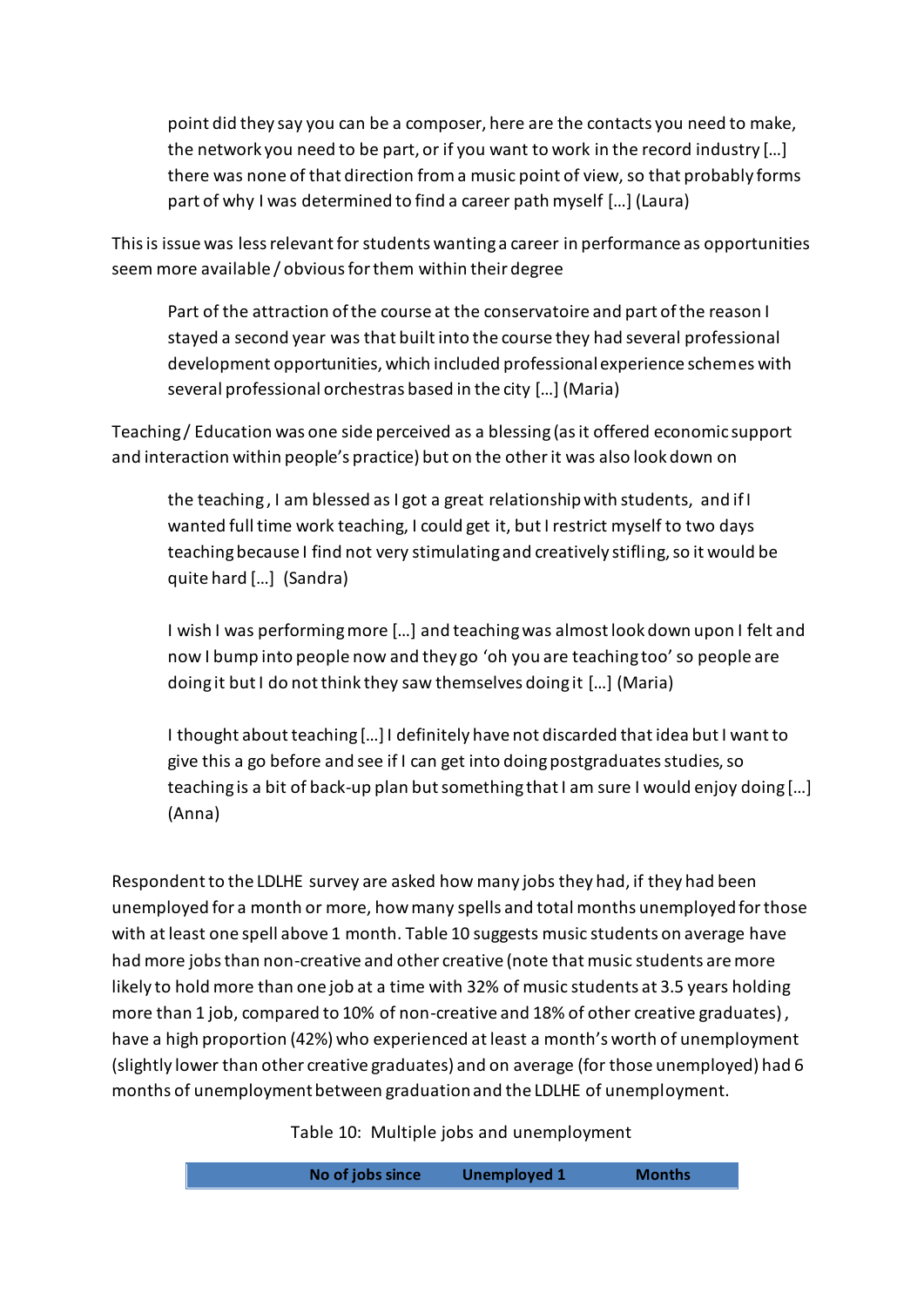|                 |          | graduation |        | month or more | <b>Unemployed</b> |      |
|-----------------|----------|------------|--------|---------------|-------------------|------|
|                 | N        | mean       | N      | mean          | N                 | mean |
| <b>Non</b>      | 28260.00 | 2.36       | 29,721 | 29.87         | 8915              | 6.17 |
| <b>Creative</b> |          |            |        |               |                   |      |
| <b>Other</b>    | 3718.00  | 3.30       | 3.930  | 45.36         | 1788              | 7.13 |
| <b>Creative</b> |          |            |        |               |                   |      |
| <b>Music</b>    | 433.00   | 3.38       | 451    | 42            | 190               | 6.25 |

The issue of unemployment and transition between academia and world of work was also expressed in our interviews

Currently I teach music that takes time more of my time and I perform and I have a little music company that I founded straight after university […] (Sandra)

I got to the end of my degree and I felt exhausted so I think I spent 3-4 months just staying at home not doing much […] It was a bit step for me to decide to be selfemployed I did applied and was getting interview at corporate stuff but it did not suit my nature, I was looking at jobs in arts management and some teaching roles, anything to do with the arts […] (Maria)

You have to do a lot for free before you start getting stuff that will pay […] because you need that experience on your CV and then the initial salary is very low […] so you might have to work several jobs simultaneously […] most musicians fill as much time as possible with teaching because it is the most available employment and in a way it is the most flexible […] you cannot really have a music career without teaching […] (Anna)

#### **5.1 Salaries& Economic rewards**

 $\overline{a}$ 

The average salary $^6$  has increased between 6 months and 3.5 years (table 11)– music students who earn slightly more than other creatives at 3.5 years (but marginally less at 6 months) have a bigger increase in salary than other creative and non-creatives. Although the cell sizes for music students are very small so results need to be interpreted with caution $^7\!$ 

|     | 6 months |         | 3.5 years |         |             |
|-----|----------|---------|-----------|---------|-------------|
|     | N        | Mean N  |           | mean    | %<br>Change |
|     |          |         |           |         |             |
| Non | 11182    | £20,344 | 19094     | £22,764 | 11.9        |

Table 11: Average Salaries (in GBP) by Subject Group (6 months vs. 3.5 years)

<sup>&</sup>lt;sup>6</sup>The 3.5 year salary level has been deflated (using the CPI) to the price levels at 6 months (January 2008).

<sup>&</sup>lt;sup>7</sup> These changes have to be viewed with caution as the 6 month and 3.5 year values don't necessarily include the same students. The response rate is much higher at 3.5 years (79%) than 6 months (51%).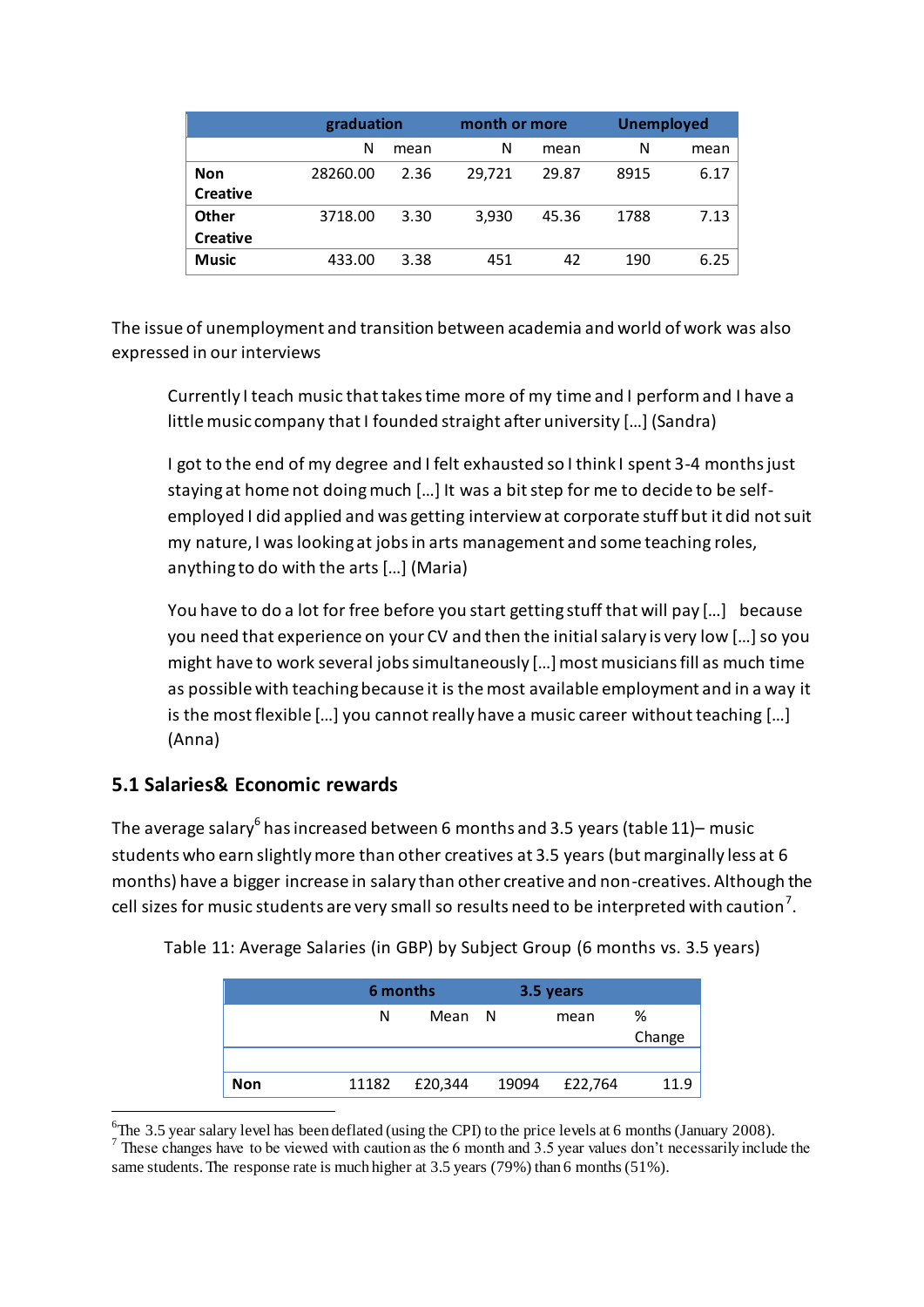| <b>Creative</b> |       |         |       |         |      |
|-----------------|-------|---------|-------|---------|------|
| Other           | 1097  | £16,824 | 2129  | £18,867 | 12.1 |
| <b>Creative</b> |       |         |       |         |      |
| <b>Music</b>    | 104   | £16,547 | 239   | £19,550 | 18.1 |
|                 |       |         |       |         |      |
| Total           | 12383 | £19,958 | 22000 | £22,297 | 11.7 |

Graduates interviewed were particularly aware of their weak starting position in the job market and of the need for further support and time to develop their practice and networks

The major barriers are, finding an income that supports living rent free rather than going home and live with your parents, although I know friends who have done that and are building up work from home, secondly particularly to be an orchestral musician, while there are a lots of jobs around compared to the number of graduates there are still very few […] (Anna)

I did not want to have to rely on the insecurity of not knowing where the next month rent is coming from […] so it was a conscious decision for me music is a passion, a hobby […] For me I can still go out now and gig two three times a week, if I do not want to, or I cannot, I do not have to take the gig to eat and pay the bills[…] (Mark)

I actively chose a career path that pays rubbishly, but continuing with why I chose music in first place, I chose a career that I thought I am going to enjoy and be good at, that why I have done it not from a money point of view[…] (Laura)

If we look specifically at creative versus non-creative jobs we can see that music individuals have the biggest increase in both creative and non-creative jobs with all subjects having a greater average salary for creative than non-creative jobs.

On average whilst earning less than non-creative graduates music graduates earn more than other creative graduates – although the gap is less within creative jobs. Non-creative graduates seem to earn more across both non-creative and creative graduates.

|                                 | 6 months |                  |          | 3.5 years        | % Change |                  |  |
|---------------------------------|----------|------------------|----------|------------------|----------|------------------|--|
|                                 | Creative | Non-<br>creative | Creative | Non-<br>creative | Creative | Non-<br>creative |  |
| <b>Non</b><br><b>Creative</b>   | £20,882  | £20,259          | £22,981  | £22,732          | 10.1     | 12.2             |  |
| <b>Other</b><br><b>Creative</b> | £17,637  | £15.945          | £20.040  | £17,830          | 13.6     | 11.8             |  |
| <b>Music</b>                    | £17.908  | £15,803          | £21.062  | £18,743          | 17.6     | 18.6             |  |

Table 12: Salaries and creative occupations (in GBP) (6 months vs. 3.5 years)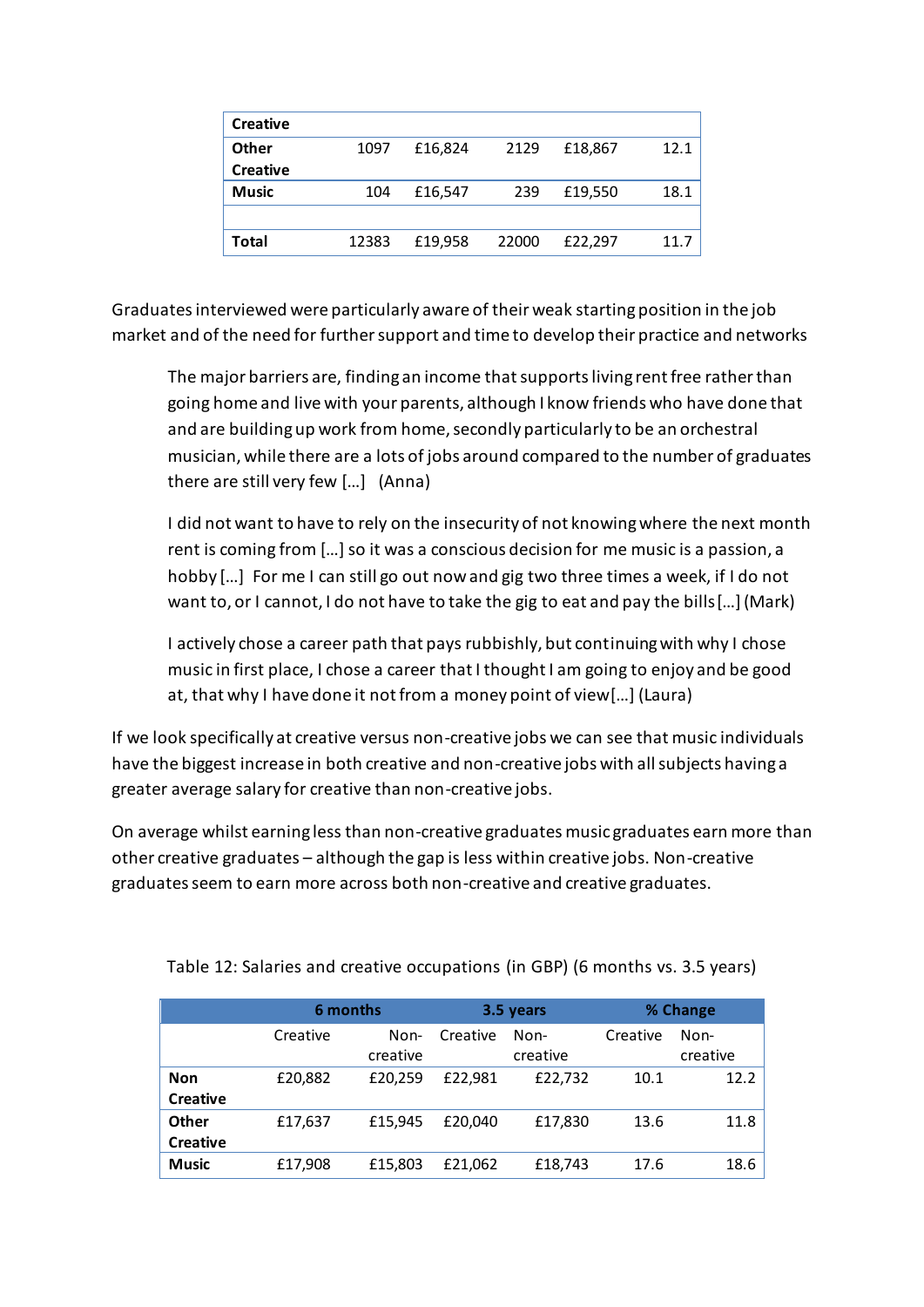| Total | £19,873 | £19,976 £22,032 | £22,349 | 10.9 | 11.9 |
|-------|---------|-----------------|---------|------|------|

There is a clear acknowledgement from the music graduates interviewed that a career in music might not provide the level of salary of other sectors or might not even be enough to support their living

even if it was not just music but dance or theatre, I want to be in an industry that is creative […] there is pressure when you come out of university, it is a lot money to study for 3 years, and you put pressure on yourself to find a job when you can earn, I am not going to earn a lot of money not for a while I am not driven my money but I am probably driven more by creativity and having fun […] (Anna)

I do not know if I will ever end up with a permanent orchestra job or with enough freelance work to live off it is a bit of a gamble but for the moment I got to try until I fail […] (Maria)

I was at the assessment for a job outside the sector, the pay was incredible for the time, I was almost feeling like I was selling myself, but in my mind I knew, if I do that job I can do gigging and what I wanted to do, but I got a phone call from here [performing arts venue], it paid probably half as much as what I was going for, but it was in the career, in direct relation with what I wanted to do […] I could use the value of it to carry on […] (Mark)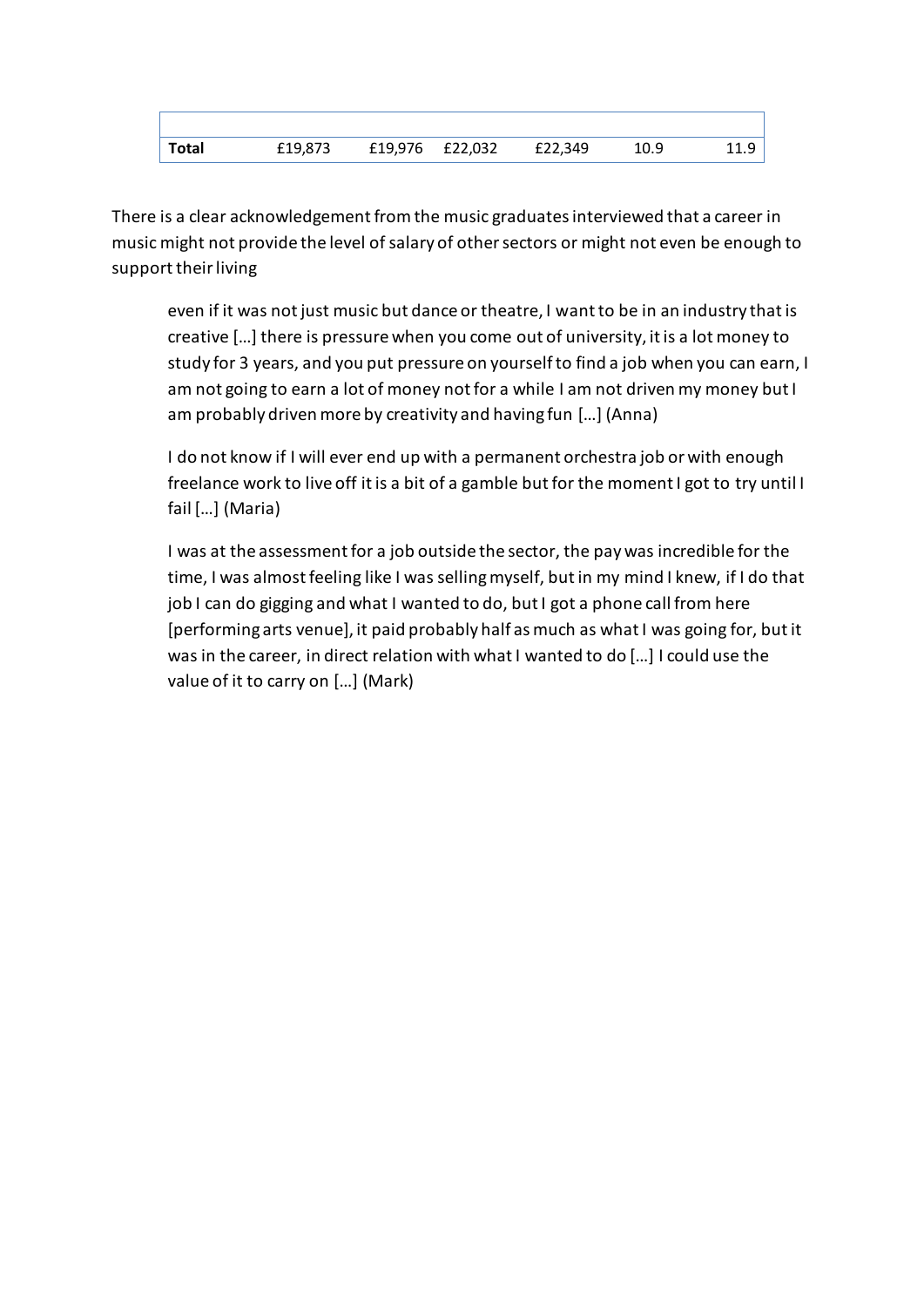### **5.2 Migration & geographies of work**

Comparing region of employment between 6 months and 3.5 years there is an obvious increase in the proportion working in London and for music a specific increase in the number in the South East.

Interviewees also mentioned the difficulty in remaining in the location of study without parental support, a trend identified in Faggian et al. [\(forthcoming\)](#page-24-17). The importance of support at the off-set of their career is key especially for self-employed musicians

It was very hard time for me, it was straight out university, I am a lonely child living away from home, a bit of a decision making: do I stick down here and make a go at it or go back home and try and carve something out […] (Mark)

I am very blessed because my parents are Londoners and I live with them and I acknowledge that it is a financial safe blanket [..] so that enabled me to start being self-employed without immediately needing an income which is fairly unique, I know a lot of my colleagues went home for a period afterwards, but I had a bonus of being in London that was a real benefit[…](Sandra)

|                          | 6 months |          |              | 3.5 years  |          |       |  |
|--------------------------|----------|----------|--------------|------------|----------|-------|--|
|                          | Non      | Other    | <b>Music</b> | <b>Non</b> | Other    | Music |  |
|                          | Creative | Creative |              | Creative   | Creative |       |  |
|                          |          |          |              |            |          |       |  |
| <b>North East</b>        | 3.02     | 2.31     | 1.33         | 2.8        | 2.19     | 1.4   |  |
| <b>North West</b>        | 9.68     | 8        | 9.9          | 9.22       | 7.39     | 9.1   |  |
| <b>Yorkshire and The</b> | 8.1      | 7.45     | 10.53        | 7.24       | 7.01     | 8.24  |  |
| <b>Humber</b>            |          |          |              |            |          |       |  |
| <b>East Midlands</b>     | 5.9      | 6.9      | 4.51         | 5.7        | 6.36     | 2.62  |  |
| <b>West Midlands</b>     | 7.47     | 6.15     | 7.18         | 7.11       | 5.23     | 5.8   |  |
| <b>East of England</b>   | 6.45     | 5.94     | 6.16         | 6.47       | 6.28     | 7.9   |  |
| London                   | 18.71    | 27.8     | 25.54        | 22.7       | 31       | 31.62 |  |
| <b>South East</b>        | 12.93    | 13.35    | 9.94         | 12.14      | 13.26    | 12.96 |  |
| <b>South West</b>        | 6.94     | 7.62     | 7.27         | 6.76       | 8.07     | 5.58  |  |
| <b>Wales</b>             | 6.75     | 6.37     | 4.64         | 6.3        | 5.7      | 4.47  |  |
| <b>Scotland</b>          | 9.83     | 6.02     | 10.47        | 9.45       | 5.38     | 8.27  |  |
| <b>Northern Ireland</b>  | 4.22     | 2.08     | 2.53         | 4.11       | 2.11     | 2.04  |  |
|                          |          |          |              |            |          |       |  |
| Total                    | 100      | 100      | 100          | 100        | 100      | 100   |  |

Table 13: Location of music graduates (6 months vs. 3.5 years)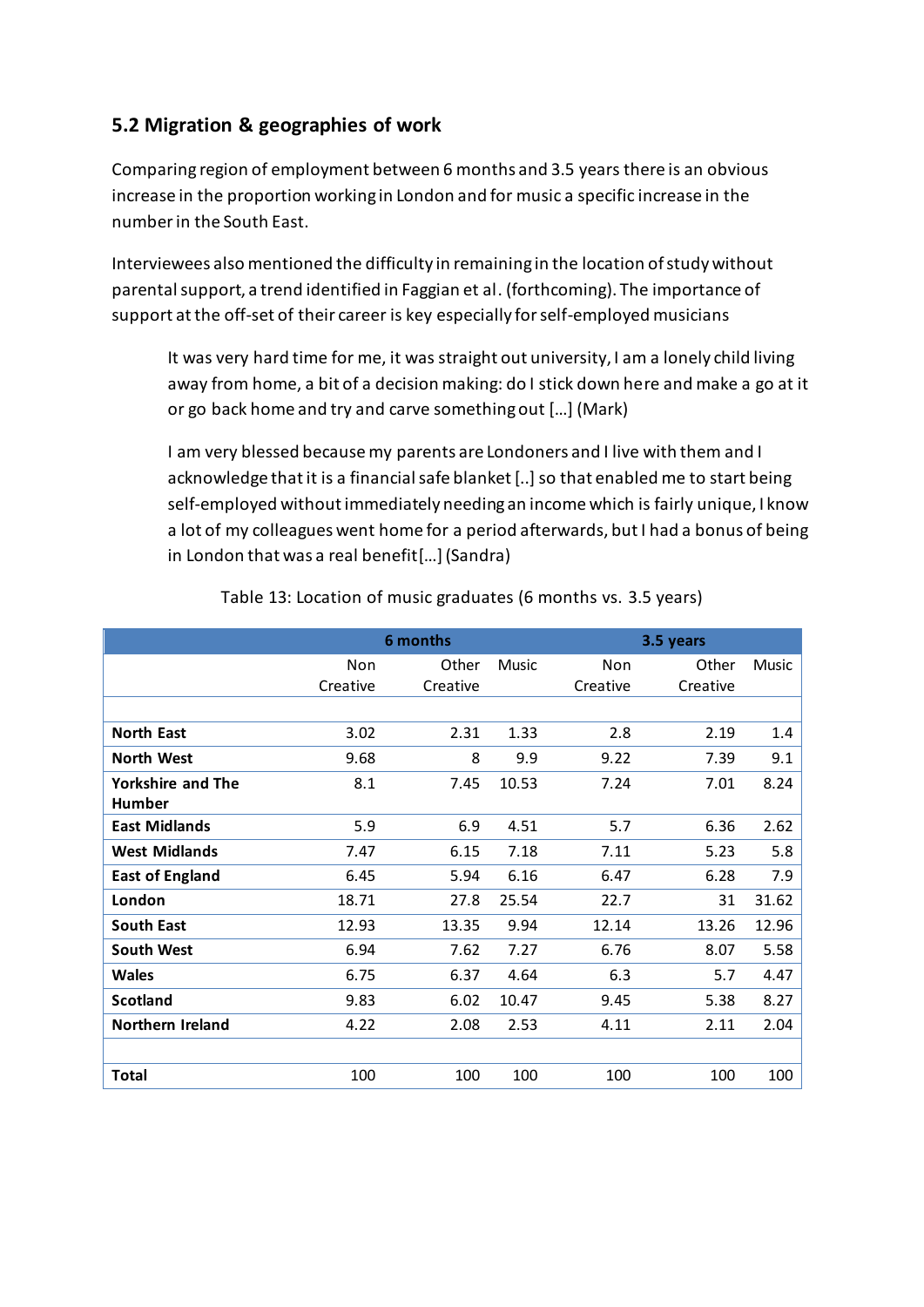The proportion of music students in a creative job in London has increased from 45% to 46% and in the South East increased from 5% to 10%, whilst for non-creative jobs the proportion in London has increased from 15% to 24% and in the South East 13% to 14%.

Interviewee mentioned the importance of London in their music career

I wanted to be in London, a lot of the work that I am getting in singing at the moment is working in young professional scheme with them, who are helping me to guide me for a year, to be in London I thought it was a good idea for that kind of things […] I always wanted to move to London, I felt I exhausted some things in Manchester […] the job has been a good way to ease into London […] (Maria)

However, they also mentioned the importance of being mobile and following the job opportunities available

I think your career is much more important that your location when you are a graduate point of view, further down the line it might be more important […] but as a graduate you cannot be tied down and I am not the kind of person who would be […] (Anna)

I am applying for auditions UK-wide, because you have to go where there is work, this is my philosophy, I do not think I can afford to be picky and choosy […] I am going to try and make it anywhere […] I was also interested in exploring opportunities in Europe […] (Maria)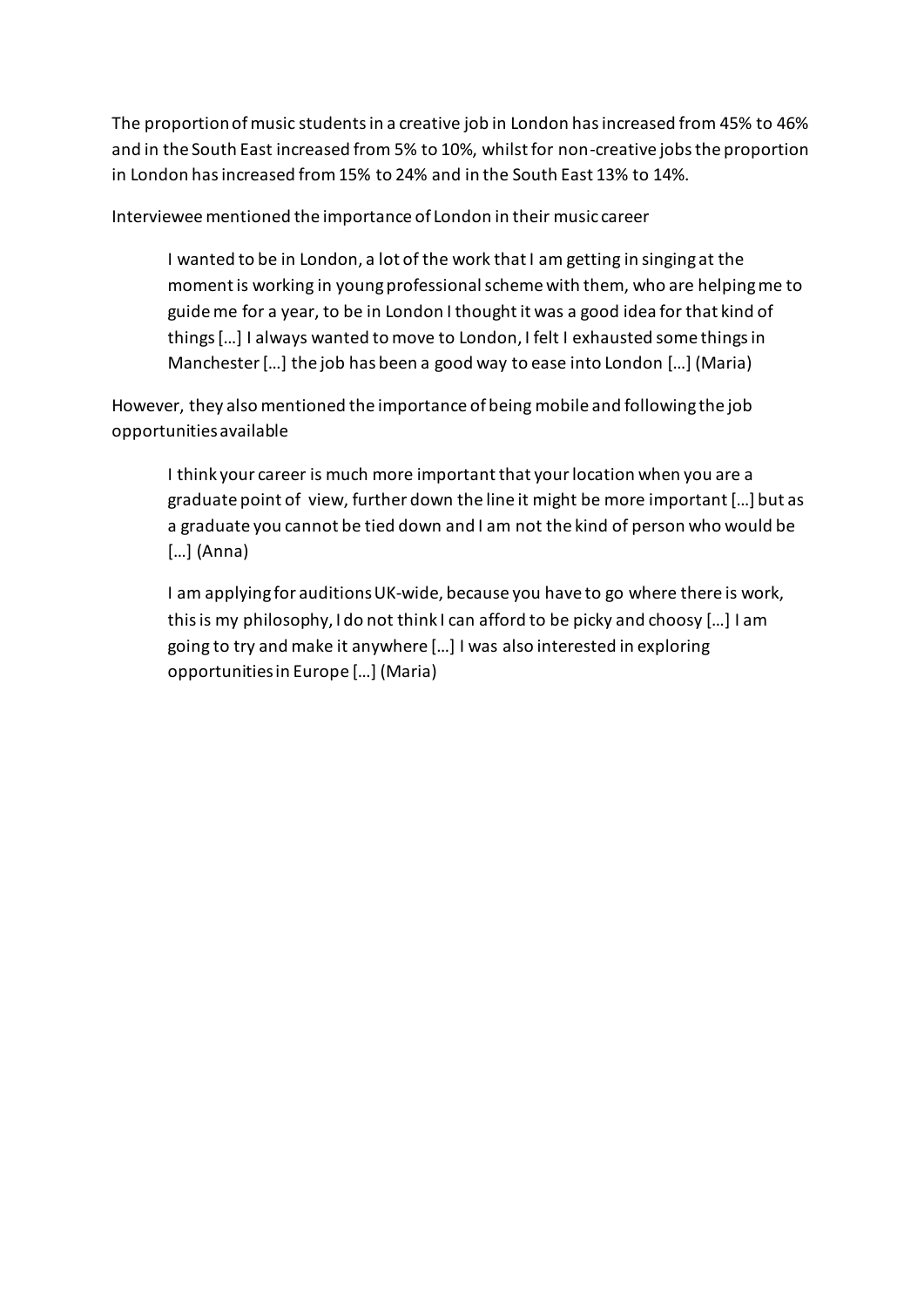# **6. Conclusions**

Using HESA data and qualitative interviews the chapter has attempted to provide a better understanding of transition of music graduates from higher education into the world of work. It provides an important reflection on the initial steps of music graduates in building a career and a network to enter the professional world.

The data presented highlight a complex picture of different academic practice (especially distinguishing between graduates from conservatoires and graduates from other higher education institutions) as well as different ways of entering the work and creative careers in particular. From the quantitative data it seems that the position of music as a discipline in older and more prestigious institutions allow for more opportunity (less unemployment) for music graduates. It also allows for investment in further training and re-training. However, while music graduate leave university in a stronger position than other creative graduates, they still face the difficulties brought by portfolio careers and multiple-job handling. Here networks become key sustain their livelihood and project them into a professional career. Networks are used to mobilise resources that enables them to start freelancing and get established.

From the qualitative interviews, it is possible to highlight two further areas for future research and consideration: the role played by networks in facilitating the transition from higher education to work and the role played by the higher education departments and their employability agenda.

In reference to the role of networks, graduate interviewed highlighted how the contacts established during higher education (often within extra curricula activities) are still key to their current work. Individualsuse these contact to mobilise opportunities:

I met other musician via the jazz society from other universities […] having made those contacts, I can now contact them for gigs, and through those networks you meet endless more […] all of the musicians that I use now in gigs there is some contact from having met someone at university, so you can almost trace it back and a lot of venue owners and people who run events […] I still use those contacts now (Mark)

Music graduate were aware of the importance of investing in those network while at university and also of their place-based nature and the importance of nurturing them. Graduates seem to invest in developing their social capital while studying in order to be able to tap into future work and are also aware of the weak nature of some of these ties and how they need to be sustained over time.

I worked so hard for three years while at university to build such a network and reputation on the strength of my ability to come in and read and substitute people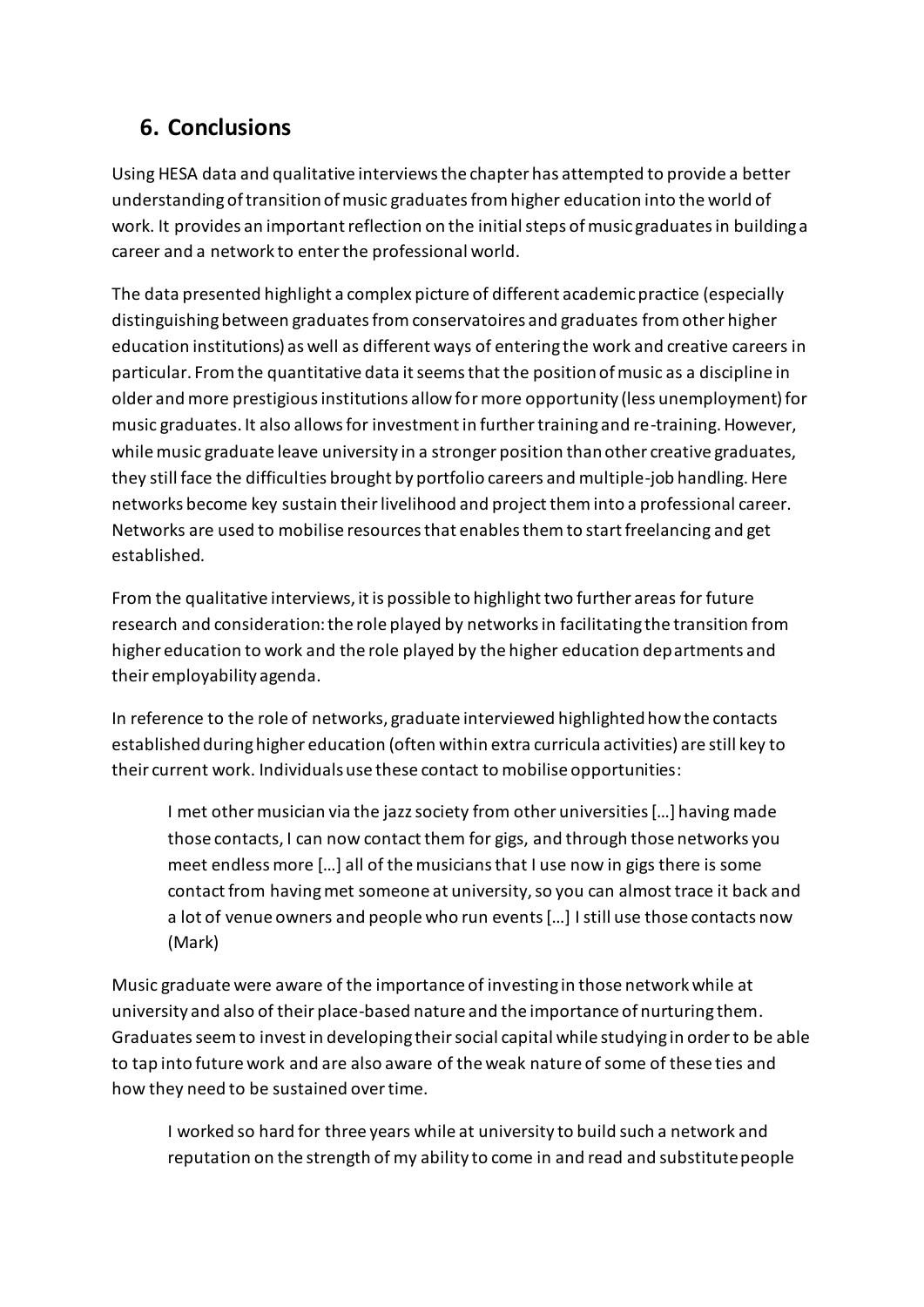and my reliability, if I went away for 6 months or a year this network would not be there when I would be back (Maria)

Another area of further research and investigation relates to the attitude and understanding of employability and career transitions in academia. Recent literature has highlight the importance of creating awareness amongst students about challenges of music careers [\(Gembris, 2004\)](#page-24-18). Furthermore, there has been a push in introducing professional development opportunities and activities in students curricula [\(Barnes and Holt, 2000\)](#page-23-11) that aim to enhance their employability, as well as new teaching methods to enhance independent learning [\(Lebler, 2007\)](#page-24-19) and complementarily with other skills and careers [\(Bennett and Stanberg, 2006\)](#page-23-9).

As one the interviewee in our project suggested "everybody can get a music degree but not everyone can have music degree with experience […] I needed to make myself more attractive to a potential employer, it was a big eye opener" (Mark).

Some of the interviewees praised the opportunity offered by the university and their career services, however, there was also a lack of understanding of what is important to know to enter a music career on behalf of these services " I am not sure how much they really know about the professional music industry and I think no one really knows until they tried to enter it, I think that kind of information gets passed on from your singing teacher or from instrumental teacher, it is difficult for the career service which is working in such a massive university to know exactly what it entails"(Laura).

Overall, interviewees experienced more opportunities for career development outside the classroom so the same student, while admitting that "I can never remember having a conversation with a lecturer about what will I do after university, like never"[…] her involvement in the university Jazz society meant that "I learnt all the stuff I do for my company there, I took them on tour, I ran gig, I met musicians and I made contacts, that really helped me" (Sandra). So from the conversation with graduates it was clear that as Pitts [\(2003\)](#page-25-7) "learning, personality and opportunity thus become intertwined in students' experience of a music degree and these aspects of the 'hidden curriculum' assume a powerful role" (p. 282) towards their future career.

Lastly, graduates seem to call for "more real world exposure to the risks of being a musician" particularly to mediate the changes taking place from being the world of higher education and entering the world of work. The quantitative data show that music graduate perform better in the longitudinal survey, therefore suggesting there is a long-term adjustment. However, the short-term data and interview reveal the trauma and adjustment required, as one of the interviewee suggests "there is a big safety net in the higher education setting that quickly gets taken away without you realising instantaneously as soon as you finish".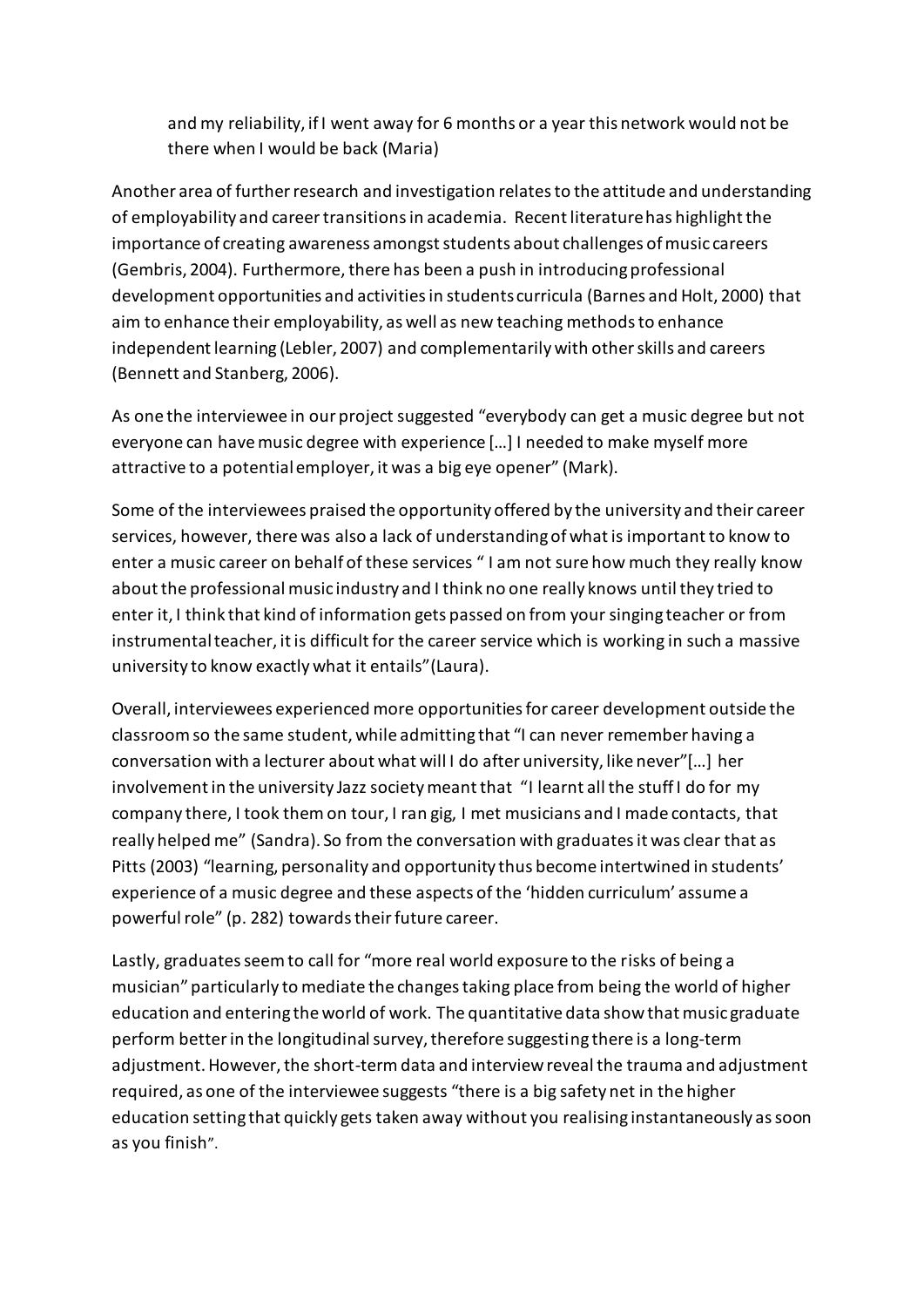#### **Bibliography**

- AGUILAR, M. (1998). Education of the professional musician. Retrieved July 2, 2002, from http://www.mca.org.au/r18300.htm
- <span id="page-23-8"></span>BALL, L., POLLARD, E. & STANLEY, N. 2010. Creative graduates, creative futures. London: Creative Graduates Creative Futures Higher Education Partnership and the Institute for Employment Studies.
- <span id="page-23-6"></span>BANKS, M. 2007. *The Politics of Cultural Work*, Palgrave MacMillan.
- <span id="page-23-11"></span>BARNES, J. & HOLT, G. 2000. *Making Music Work: Professional Integration Project: Fostering Professional Skills Among Those Studying Music in Higher Education*, Royal College of Music.
- <span id="page-23-2"></span>BENNETT, D. 2007. Utopia for music graduates: Is it achievable, and how should it be defined? *British Journal of Music Education* 24**,** 179-189.
- <span id="page-23-1"></span>BENNETT, D. 2008. *Understanding the classical music profession: The past, the present and strategies for the future*, Ashgate Publishing.
- <span id="page-23-9"></span>BENNETT, D. & STANBERG, A. 2006. Musicians as teachers: developing a positive view through collaborative learning partnerships. *International journal of music education,* 24**,** 219-230.
- <span id="page-23-7"></span>CATTANI, G. & FERRIANI, S. 2008. A core/periphery perspective on individual creative performance: Social networks and cinematic achievements in the Hollywood film industry. *Organization Science,* 19**,** 824-844.
- <span id="page-23-5"></span>COMUNIAN, R. 2012. Exploring the Role of Networks in the Creative Economy of North East England: Economic and Cultural Dynamics. *Encounters and Engagements between Economic and Cultural Geography***,** 143-157.
- <span id="page-23-10"></span>COMUNIAN, R. & FAGGIAN, A. 2011. Higher education and the creative city. *In:* DAVID EMANUEL ANDERSSON, A. E. A., CHARLOTTA MELLENDER (ed.) *Handbook of Creative Cities.* London/New York: Edward Elgar. 187-207
- <span id="page-23-3"></span>COMUNIAN, R., FAGGIAN, A. & JEWELL, S. 2011. Winning and losing in the creative industries: an analysis of creative graduates' career opportunities across creative disciplines. *Cultural Trends,* 20**,** 291-308.
- <span id="page-23-4"></span>COMUNIAN, R., FAGGIAN, A. & LI, Q. C. 2010. Unrewarded careers in the creative class: The strange case of bohemian graduates. *Papers in Regional Science,* 89**,** 389-410.
- <span id="page-23-0"></span>DCMS 1998. Creative Industries Mapping Document London: Department for Culture, Media and Sport.
- ELIAS, P., MCKNIGHT, A., PURCELL, K. & PITCHER, J. (eds.) 1999. *Moving on: graduate careers three years after graduation,* Manchester: CSU/DfEE.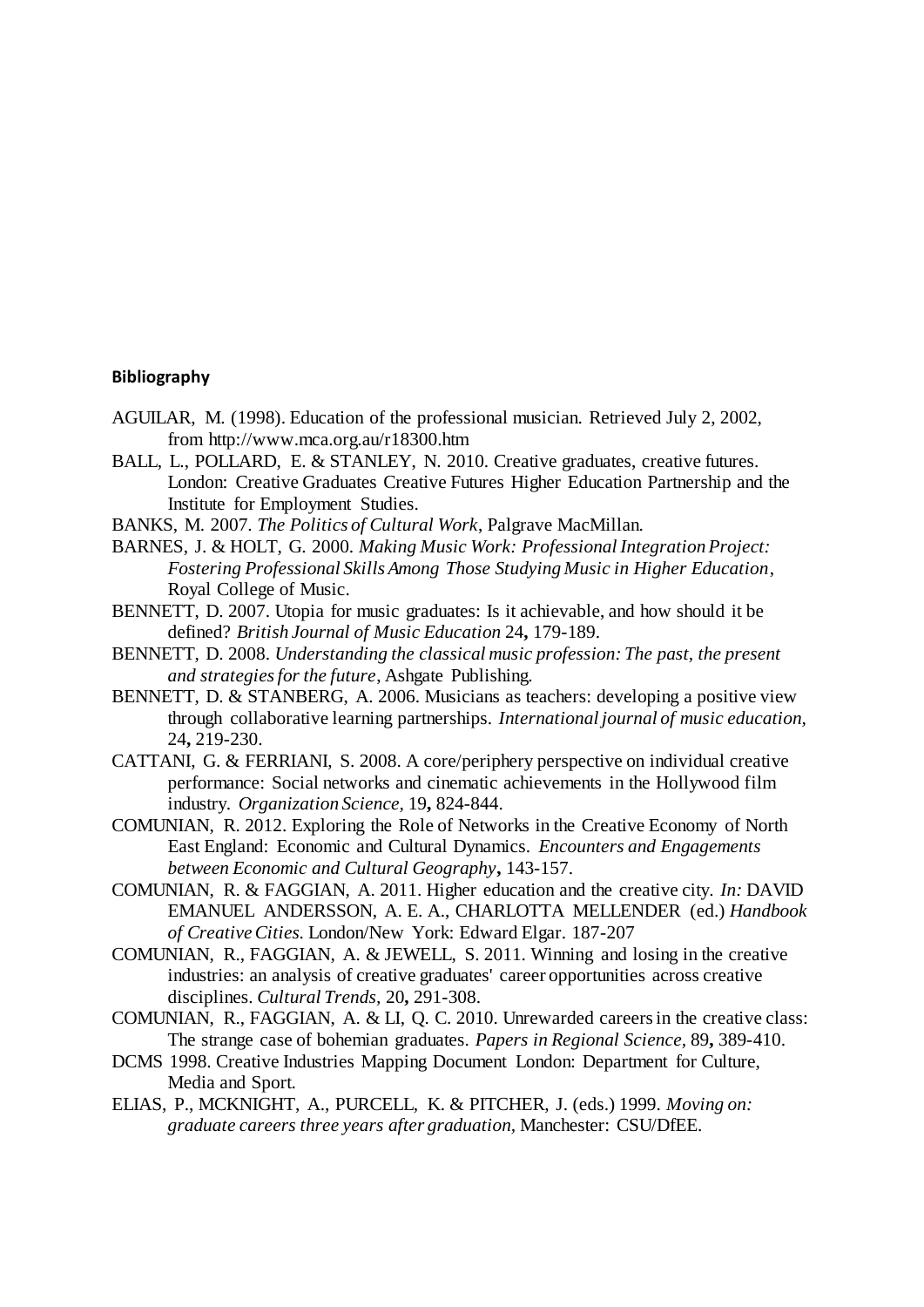- <span id="page-24-13"></span>ERICKSON, B. H. 2001. Good networks and good jobs: The value of social capital to employers and employees. In: N.LIN, K.COOK, AND R.S.BURT (eds), Social Capital: Theory and Research. New York: Aldine de Gruyter. 127-158.
- <span id="page-24-3"></span>FAGGIAN, A., COMUNIAN, R., JEWELL, S. & KELLY, U. 2013. Bohemian Graduates in the UK: Disciplines and Location Determinants of Creative Careers. *Regional Studies,* 47**,** 183-200.
- <span id="page-24-17"></span>FAGGIAN, A., COMUNIAN, R. & LI, Q. C. forthcoming. Interregional migration of human creative capital: the case of "Bohemian graduates". *Geoforum*.
- <span id="page-24-6"></span>FAULKNER, R. R. 1973. Career Concerns and Mobility Motivations of Orchestra Musicians. *Sociological Quarterly,* 14**,** 334-349.
- <span id="page-24-11"></span>FREAKLEY, V. & NEELANDS, J. 2003. The UK Artist's World of Work. *Research in Dance Education,* 4**,** 51-61.
- <span id="page-24-1"></span>FREY, B. S. 1994. The economics of music festivals. *Journal of Cultural Economics,* 18**,** 29- 39.
- <span id="page-24-18"></span>GEMBRIS, H. 2004. A new approach to pursuing the professional development of recent graduates from German music academies: The alumni project. In: Davidson, Jane W.,(ed.) *The Music Practitioner: Research for the Music Performer, Teacher and Listener***,** Aldershot:Ashgate Publishing.309-18.
- <span id="page-24-5"></span>GILL, R. 2002. Cool, Creative and Egalitarian? Exploring Gender in Project-Based New Media Work in Europe. *Information, communication & society,* 5**,** 70-89.
- <span id="page-24-4"></span>GILL, R. & PRATT, A. 2008. In the social factory? Immaterial labour, precariousness and cultural work. *Theory, Culture & Society,* 25**,** 1-30.
- <span id="page-24-12"></span>GRANOVETTER, M. S. 1973. The strength of weak ties. *American journal of sociology***,** 1360-1380.
- <span id="page-24-10"></span>HEARN, G. & BRIDGSTOCK, R. (eds.) 2010. *Education for the creative economy : innovation, transdisciplinarity, and networks,* New York: Peter Lang.
- <span id="page-24-16"></span>HIGGS, P., CUNNINGHAM, S. & BAKHSHI, H. 2008. Beyond the creative industries: mapping the creative economy in the United Kingdom. London: NESTA.
- <span id="page-24-2"></span>HRACS, B. J. 2009. Beyond Bohemia: Geographies of everyday creativity for musicians in Toronto. *In:* EDENSOR, T., LESLIE, D., MILLINGTON, S. & RANTISI, N. M. (eds.) *Spaces of Vernacular Creativity: Rethinking the Cultural Economy.* London: Routledge. 75-88
- <span id="page-24-7"></span>HRACS, B. J. 2012. A Creative Industry In Transition: The rise of digitally driven independent music production. *Growth and Change,* 43**,** 442-461.
- <span id="page-24-15"></span>JONES, C. 2002. Signaling expertise: How signals shape careers in creative industries. In M. A. Peiperl, M. B. Arthur, & N. Anand (Eds.), *Career creativity: Explorations in the remaking of work* . London, England: Oxford University Press. 209–228.
- <span id="page-24-14"></span>JONES, C. 2010. Finding a place in history: Symbolic and social networks in creative careers and collective memory. *Journal of Organizational Behavior,* 31**,** 726-748.
- <span id="page-24-8"></span>JUUTI, S. & LITTLETON, K. 2010. Musical identities in transition: Solo-piano students' accounts of entering the academy. *Psychology of Music,* 38**,** 481-497.
- <span id="page-24-9"></span>JUUTI, S. & LITTLETON, K. 2012. Tracing the Transition from Study to a Contemporary Creative Working Life: The Trajectories of Professional Musicians. *Vocations and Learning,* 5**,** 5-21.
- <span id="page-24-19"></span>LEBLER, D. 2007. Student-as-master? Reflections on a learning innovation in popular music pedagogy. *International Journal of Music Education,* 25**,** 205-221.
- <span id="page-24-0"></span>LORENZEN, M. & FREDERIKSEN, L. 2005. The management of projects and product experimentation: examples from the music industry. *European Management Review,* 2**,** 198-211.